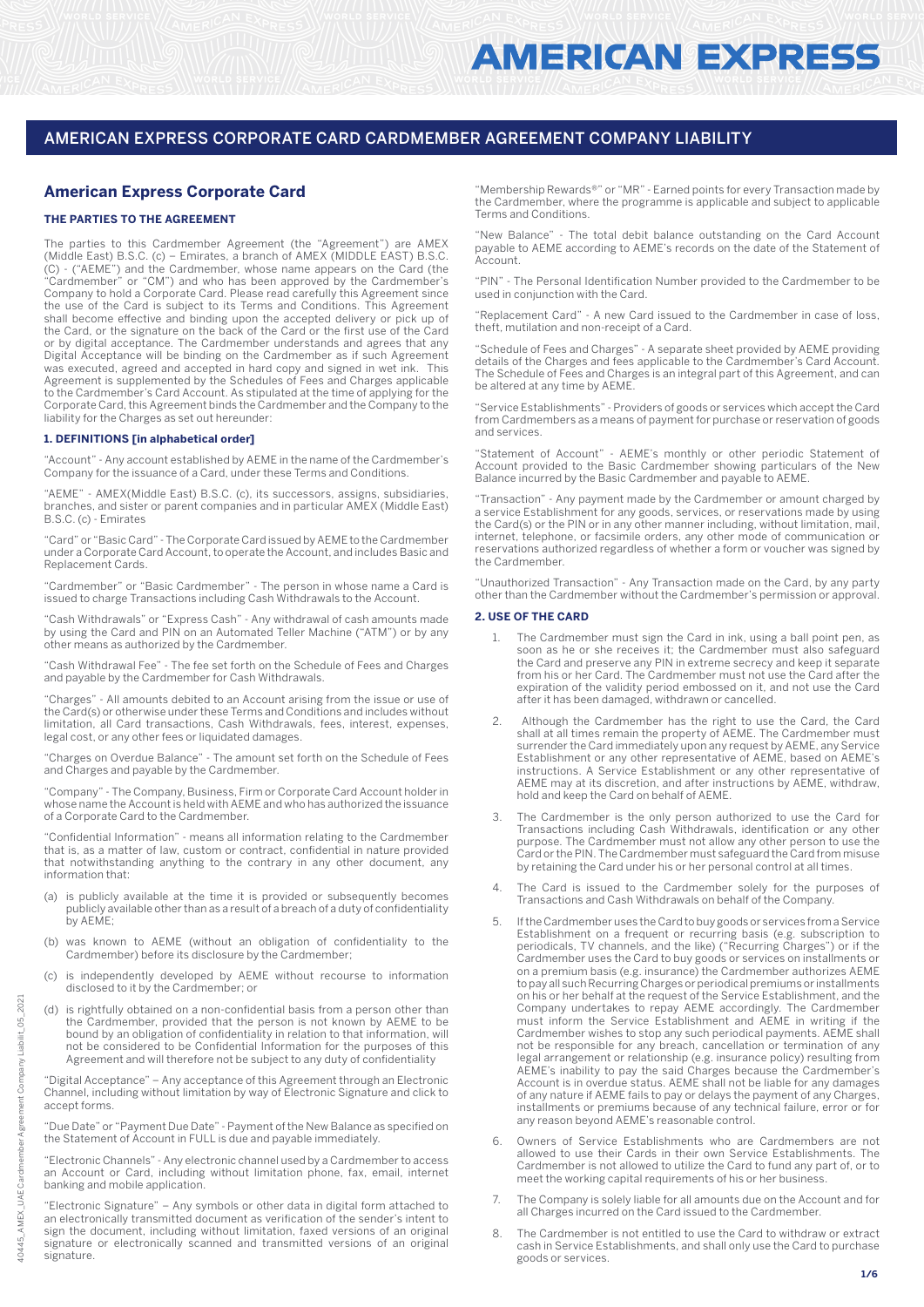- 9. The Cardmember shall not use the Card as payment for any illegal or unlawful purchases or services and is responsible for any use that is in violation of any local or other laws and regulations. The Cardmember further agrees to indemnify AEME for any action whatsoever that may arise as a result of such Transactions.
- 10. The Cardmember expressly authorizes AEME to use the information provided by the Cardmember for AEME's targeted promotional activities including without limitation, promotional activities conducted in conjunction with third parties selected by AEME, for third party researches and surveys, in accordance with the limitations of the applicable laws.
- 11. The Cardmember agrees to follow the Card activation procedures laid down by AEME from time to time and shall also be subject to any identity bureaus, government agencies, Service Establishments, etc). checks and verifications by AEME and or any third parties (e.g. credit
- 12. All Charges will be debited to the Account in the billing currency (i.e. USD). Any Transactions that are effected in currencies other than the billing currency will be debited to the Account after conversion as set forth in Clause 4.

#### **3. THE ACCOUNT**

- 1. AEME is fully authorized to manage and operate the Card Account and to debit all Charges, Transactions made on the Card, fees and other amounts for all of which the Company shall be liable. The Company irrevocably undertakes and promises to pay to AEME all Charges and amounts debited to or outstanding on the Card Account whether or not a record of the Charge or Transaction has been issued and or signed at the Service Establishment.
- Except for what is provided under Clauses 9 and 14 of this Agreement, the Cardmember and the Company acknowledge and agree that all Charges debited at any time by AEME to the Card Account are true and accurate. The Cardmember and the Company also acknowledge that all records and data maintained by AEME on microfilm or in any printed or electronic form in connection with the Transactions, Charges, Card or Card Account are true, accurate and complete and may be used in any court of law as conclusive evidence which may not be disputed or challenged in any manner.
- 3. AEME may, at its ultimate discretion, refuse any request for authorization and may decline any Transaction including Cash Withdrawals regardless of the reason and without giving any notice to the Cardmember. Also, AEME may not be liable to provide or process authorization for any Transaction due to technical failures or any other reason of similar nature. In both circumstances and in any other similar situation, AEME is not liable whether directly or indirectly for any damages of any nature including monetary, liquidated, punitive or consequential damages which the Cardmember or the Company may sustain as a result of any unsuccessful, uncompleted or declined Transaction.
- 4. The Company promises to pay AEME for debits made on the Cardmember's Account for purchases and all other amounts owed to AEME under the Terms and Conditions of this Agreement.
- 5. If the Card Account is on direct debit with the Cardmember's bank or the Company's bank, the bank will also receive a monthly summary of Charges and will use the summary to directly debit the Cardmember account. The Company remains liable as in Clause 2(7) above.

#### **4. FOREIGN CHARGES**

All Transactions including Cash Withdrawals incurred in a currency other than US\$ will be converted into US\$. The conversion will take place on the date the Charge is processed by AEME, which may not be the same date on which the Cardmember made his/her Charge as it depends on when the Charge was submitted to AEME. Unless a specific rate is required by applicable law, the Cardmember understands and agrees that the American Express treasury system will use conversion rates based on wholesale exchange rates that it selects from customary industry sources on the business day prior to the processing date or the most recent wholesale exchange rate available, increased by a single Conversion Processing Fee as specified in the Schedule of Fees and Charges. If Charges are converted by third parties prior to being submitted to AEME, any conversions made by those third parties will be at rates selected by them.

# **5. CARD FEES**

1. An annual NON-REFUNDABLE Membership Fee for holding and operating the Card Account of the Card ("Annual Membership Fee") will be charged to the Account, as specified in the Schedule of Fees and Charges. The Company agrees to pay the Annual Membership Fee and authorizes AEME to debit it directly to the Cardmember's Account. The Annual Membership Fee once paid will not be refunded to the Cardmember or to the Company, in whole or in part, under any circumstances.

- AEME, unless prohibited by applicable law, shall at all times have the right to vary and amend at its sole discretion, the Terms and Conditions of the payment of all fees and Charges applicable to the Card and the amount of such fee(s) and Charges and shall have the right to change, increase or decrease any fee applicable to the Card, Account or Cardmember, including, but not limited to, Annual and Renewal Membership Fee, Charges on Overdue Balance , Cash Withdrawal Fee, Dishonored Cheque Fee, Direct Debit Rejection Fee and any other fee or Charge whether mentioned or not in this Agreement or in the Schedule of Fees and Charges. The Cardmember will be informed of any such variations and amendments in a manner that AEME deems appropriate.
- 3. termination of this Agreement. Card cut in half to AEME accompanied with a written request of the If the Cardmember or the Company does not agree to any of the variations and amendments, the Cardmember must immediately surrender the
- 4. The use of the Card by the Cardmember to obtain a Cash Withdrawal shall be deemed to constitute the agreement of the Cardmember to pay a Transaction Fee on each Cash Withdrawal, as detailed in Clause 5(5).
- 5. A Cash Withdrawal Transaction Fee, as indicated in the Schedule of Fees and Charges, shall be assessed on the amount of each Cash Withdrawal and charged to the Card Account.

#### **6. STATEMENTS OF ACCOUNTS & PAYMENTS**

AEME will send regular monthly statements to the Cardmember if he is individually billed or to the Company if they are centrally billed, providing details of the monthly Transactions and amounts due on the Card Account ("Statement of Account"). Each Statement of Account will specify the "New Balance". Payment of the New Balance as specified on the Statement of Account in FULL is due and payable immediately.

- If the Cardmember is individually billed, the settlement of the Cardmember monthly balances are governed by the following procedures:
	- i) All Charges are due for payment in FULL immediately on receipt of the Statement of Account. Cardmember must contact AEME immediately if he or she does not receive the Statement of Account on the expected date.
	- ii) Cardmember must pay AEME in his billing currency. However, any payment made in another currency, if accepted by AEME, is converted into the Cardmember's billing currency. This may delay the credit to the Cardmember's Card Account and the Cardmember may be charged conversion costs or costs in collecting such payments from the bank.
	- iii) AEME may, at its sole discretion, accept late or partial payment described as being payment in full or payment in settlement of a dispute. But in doing so, AEME does not waive or consent to vary any of AEME's rights under this Agreement or under the law.
	- iv) AEME may charge the Cardmember on charges on overdue balances monthly as specified in the Schedule of Fees and Charges. The said Charges will appear on the Statement of Account with the message "Charge On Overdue Balance".
- 2. If the Cardmember is billed either individually or centrally and the Company centrally settles the monthly statement with AEME directly, such settlement is governed by the following procedures:
	- i) All Charges are due for payment in FULL immediately on receipt of the central monthly Statement of Account by the Company. The Company must contact AEME immediately if the Company does not receive the Statement of Account on the expected date.
	- ii) The Company must pay AEME in the billing currency. However, any payment made in another currency, if accepted by AEME, is converted into the Cardmember's billing currency. This may delay the credit to the Cardmember's Card Account and the Cardmember may be charged conversion costs or costs in collecting such payments from the bank.
	- iii) AEME may, at its sole discretion, accept late or partial payment described as being payment in full or payment in settlement of a dispute. But in doing so, AEME does not waive or consent to vary any of AEME's rights under this Agreement or under the law. iv) any of name origins and the rights more in and the law. iv) AEME may charge the Cardmember on Charges on overdue balances monthly as specified in the Schedule of Fees and Charges. The said Charges will appear on the Statement of Account with the message "Charge On Overdue Balance".
- 3. If the Cardmember is on a direct debit arrangement with the Cardmember's or Company's bank, settlement of the monthly balances is governed by the following procedures:

**2/6**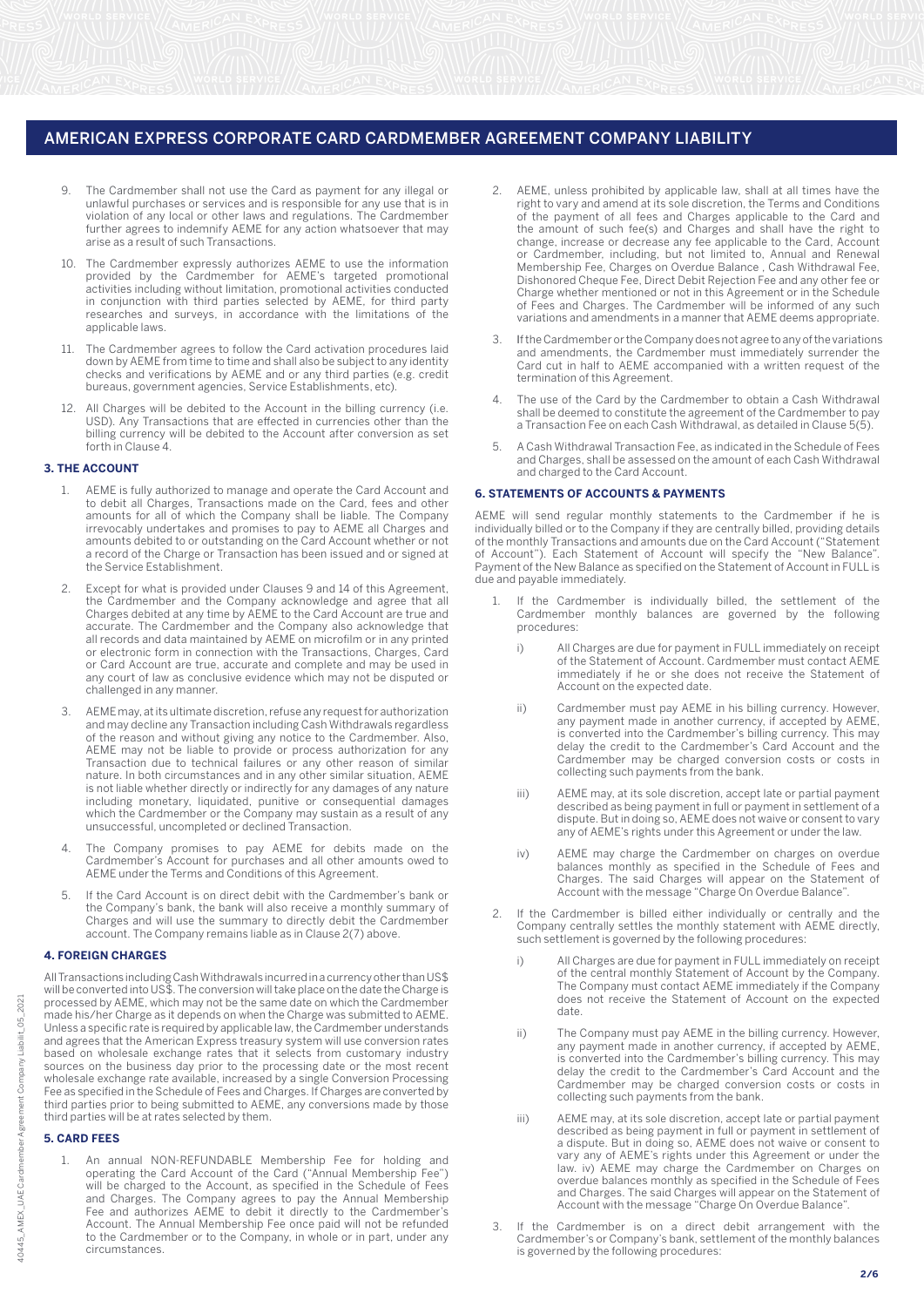- i) The Cardmember's or Company's financial institution will be advised monthly by AEME of the total Card Charges.
- ii) The Cardmember's or Company's financial institution will automatically pay the Card Charges in full on the Cardmember's or Company's behalf by debiting the Cardmember's or Company's bank account within 20 days from the day the said bank receives the Card Summary of Charges, provided there are sufficient funds in the Cardmember's or Company's bank account to cover the amount due.
- iii) The Cardmember or Company will receive, under separate cover, a monthly statement showing the Charges for which the Cardmember's or Company's financial institution account will be debited.
- iv) According to the Agreement between AEME and the participating Card financial institutions, the Cardmember Card account may be automatically cancelled if the Card Charges are returned unpaid by the Cardmember's or Company's financial institution and AEME reserves the right to levy a minimum Charge as specified in the Schedule of Fees and Charges for each Charge so returned unpaid. AEME shall not be liable for any direct or consequential loss or damage whatsoever that may arise as a result of such cancellation.
	- v) If the Cardmember Card Charges are returned unpaid by the Cardmember's or Company's financial institution, resulting in the cancellation of the Cardmember account, AEME may, at its discretion, accept late or partial payment described as But in doing so, AEME does not waive, or consent to vary any of AEME's rights under this Agreement or under the law. being payment in full, or payment in settlement of a dispute.
	- vi) Cardmember's or Company's financial institution resulting in the cancellation of the Cardmember Account, AEME may assess on Charges on Overdue Balance as indicated in the Schedule of Fees and Charges. If the Cardmember Card Charges are returned unpaid by the
	- 4. If the Cardmember is the sole proprietor of a Service Establishment (according to AEME's records), the Cardmember hereby authorizes AEME to stop payments made payable to the Cardmember or to his Service Establishment should the Card Account become overdue for any amount.
	- 5. All payments by the Cardmember or Company to AEME shall be made net of any taxes, withholdings, fees, levies or other deductions.
	- 6. If payment from the Cardmember or Company to AEME is made either by cheque or through a direct debit, AEME will charge the Card Account a fee as per the Schedule of Fees and Charges, if the cheque or direct debit is dishonored or not paid for any reason whatsoever, in addition to any other relevant costs that AEME may incur. The Cardmember or his Company shall be fully liable for all legal consequences of issuing a dishonored cheque, whether civil or criminal. It is the Cardmember's or Company's responsibility to clear any issues and Charges related to direct debit directly with the bank with which the Cardmember or Company has the said direct debit arrangement. The Cardmember or Company shall also be liable for any costs which AEME may have to incur in recovering any overdue payments from the Company. This includes all legal fees and costs that AEME may incur in using any third parties, such as lawyers or collection agents, in addition to all costs which these third parties may incur while trying to recover any overdue or amounts outstanding on the Account on behalf of AEME. If the Cardmember or Company fails to make a payment in full, immediately upon receiving acknowledge that AEME may debit the Card Account with any of the abovementioned costs or fees. The Company further agrees and undertakes to indemnify AEME for any action whatsoever that may arise accordingly. the Statement of Account, the Cardmember and Company agree and
	- 7. The Cardmember undertakes to promptly notify AEME in writing of any<br>change in billing address and contact numbers. The Cardmember also undertakes to provide AEME with copies of renewed or changed identification documents i.e.,Passport, CPR, Civil ID, Personal Identification Card, etc, as soon as there are any changes in any of them.
	- 8. If the Cardmember or Company pays to AEME any amount which is in excess of the New Balance of the Card, AEME retains the right as it accordingly to process or not to process such payments and to return the payments to the Cardmember's or Company's account. deems necessary, to verify the reasons for such excess payments and

#### **7. FINANCIAL INSTITUTION SERVICES**

(applicable to Cards on direct debit arrangement through participating Institutions)

1. Credit arrangements and other Financial Institution services are not

governed by this Agreement. They are subject to separate arrangements between the Cardmember or Company and their financial institution.

The Company's financial institution is entirely responsible for the continuation of the Cardmember's line of credit; if the financial institution decides to suspend it or reduce it, AEME may, at its discretion, continue to allow the Cardmember to use the said Card or cancel the Cardmember Account.

#### **8. MEMBERSHIP REWARDS**

- 1. Cardmembers have the option to enroll into Membership Rewards. An annual fee, as specified in the Schedule of Fees and Charges, is applicable upon enrollment.
- 2. Membership Rewards points have no expiration date as long as the Cardmember maintains a Membership Rewards Account with an eligible, enrolled Card.
- 3. There is no limit to the number of points a Cardmember can earn.
- 4. Points accrued for any given contractual year will be carried forward on each enrollment date anniversary, provided all other conditions set by AEME have been met by the Cardmember.
- 5. Points accrued in any Account do not constitute property of the Cardmember and are not transferable or redeemable in cash.
- 6. AEME reserves the right to add to and or change the Membership Rewards programme ("programme") Terms & Conditions at any time. This means, for example, that AEME may change the number of points earned for spending, or the number of points required to redeem rewards, impose caps and or fees on earning and or redeeming points, introduce, or increase the annual and or other program fees and or cancel rewards. In addition, AEME reserve the right to terminate the programme with three months' prior notice. During the three-month notice period, AEME may change or cancel some or all of the thencurrent rewards. The Cardmember's right to earn points and redeem accumulated points will terminate three months after AEME gives the Cardmember this notice.
- 7. If the Card Account is in overdue or delinquent status and not on a good standing (including because of death, bankruptcy or insolvency, default, cancellation, or other), the Cardmember's enrollment in the programme will be canceled and the Membership Rewards points accrued on said Account will be forfeited.
- 8. Other Terms and Conditions may apply.

#### **9. QUERIES OR COMPLAINTS**

- 1. If the Cardmember or the Company has any queries about any of the Charges or Transactions which appear in any Statement of Account, the Cardmember or the Company must contact AEME immediately and in any event, no later than 90 days from the date on which the Transaction or Charge was processed and debited to the Card Account. If the Cardmember or the Company fails to notify AEME of any queries or disputes within the 90 day period, then the Cardmember and the Company agree and acknowledge that all Charges and Transactions which appear on the Statement of Account are true, accurate and correct and hereby waive any right to object, dispute or challenge, in any manner whatsoever, any such Transactions, Charges or amounts. AEME will assume all Charges and Transactions to be true, accurate and approved by the Cardmember and the Company upon the lapse of the said 90 day period.
- 2. AEME is not responsible for goods or services paid for by use of the Card. Once the Cardmember pays for goods or services by his or her Card, the Cardmember or the Company may not at any later time cancel any Charge or Transaction without the approval of the Service Establishment from which he or she purchased the goods or services. Any dispute related to the quality or delivery of the goods or services or otherwise shall be settled directly with the concerned Service Establishment. AEME shall have no direct or indirect involvement in any such dispute. Even if such dispute occurs, the Company must in all circumstances pay the total amount outstanding as shown on the Cardmember's monthly Statement of Account. If such dispute is not approved and settled by the Service Establishment, the Company shall be liable to and may not refuse to pay to AEME the value of any Charge or Transaction debited to the Card Account because of such dispute or dissatisfaction or any other matter related to the goods or services paid for by the Card.
- 3. AEME may at its discretion, raise an inquiry on behalf of the Cardmember with a Service Establishment and obtain the relevant supporting documentation for any disputed Transaction(s). AEME reserves the right to debit the Cardmember's Account with an Investigation Fee as specified in the Schedule of Fees and Charges, which covers the cost which AEME incurs while conducting its investigation over a disputed Transaction. However, if the investigation reveals that the disputed Transaction does not relate to the Cardmember in any manner, AEME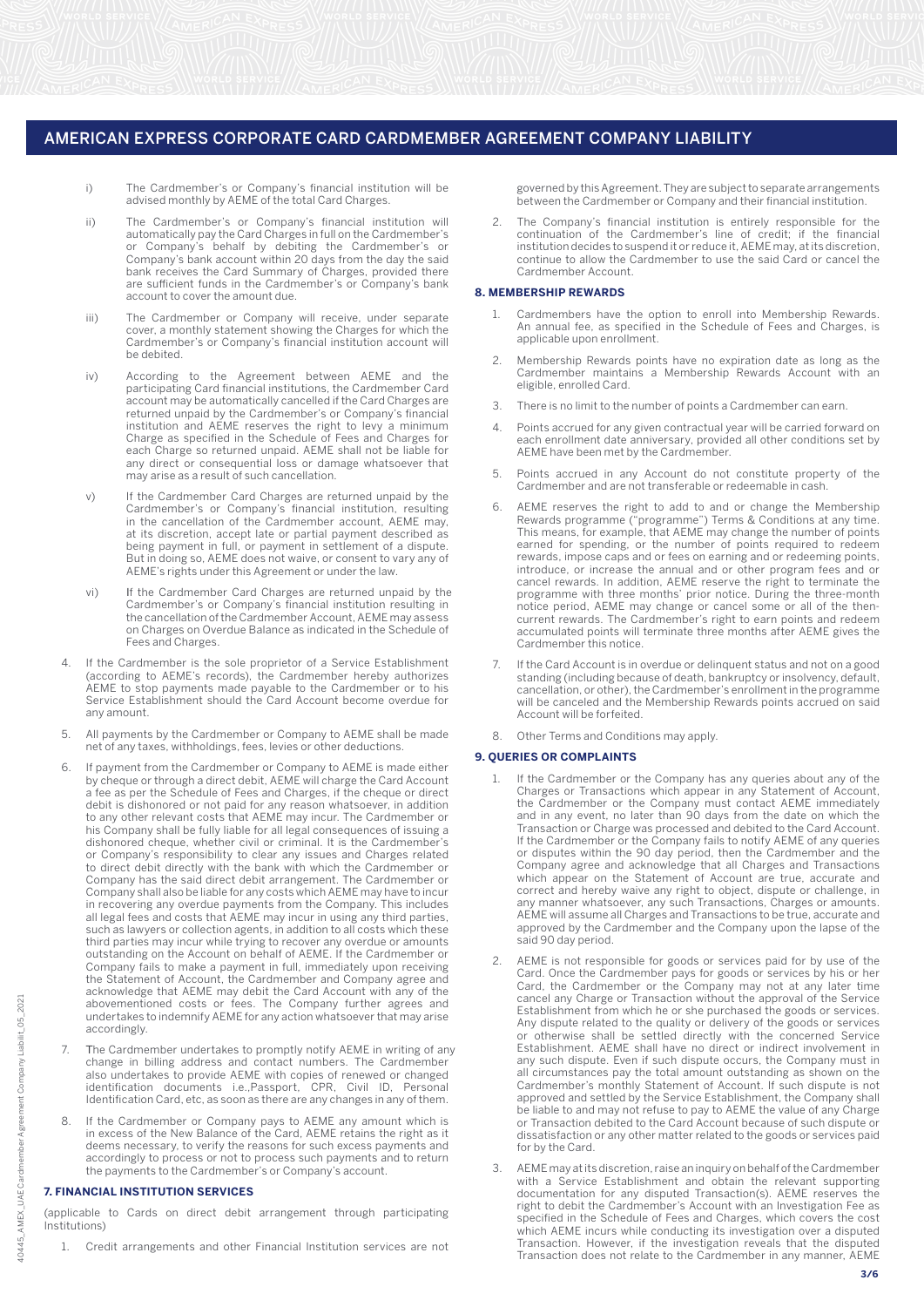will credit the Card Account for the disputed Transaction and will not charge the Investigation Fee. AEME shall make bona-fide and reasonable efforts to resolve a dispute raised by a Cardmember. The Cardmember will be liable for all costs associated with the collection of dues including legal and external agencies expenses.

4. Upon the request of the Cardmember or the Company, AEME will provide the Cardmember or the Company with reprints of his or her monthly Statement of Account, if at the time of the request this is available from AEME's records. There will be no Charges for reprints of the first three months lapsing preceding the request. However, a fee as specified in the Schedule of Fees and Charges, per each separate month required by the Cardmember will be charged for reprints of Statements of Account covering period later than three lapsing months preceding the request.

## **10. TERMINATION OF THIS AGREEMENT**

- 1. The Cardmember or Company may at any time choose to terminate this Agreement by surrendering to AEME all Cards issued in the name of the Cardmember, accompanied with a letter requesting the termination of this Agreement, closing of the Account, and the cancellation of all Cards and services provided accordingly. However, the Agreement will not terminate and AEME will not agree to the termination unless AEME has received all Cards and payment in full towards the total amounts outstanding on the Account which shall immediately fall due and shall be payable upon termination. The Annual Membership Fee once paid will not be refunded to the Cardmember or to the Company, in whole or in part, under any circumstances.
- 2. AEME shall, at all times, have the right to immediately terminate this Agreement for convenience without providing any reason for such termination. AEME reserves the right to cancel the Card and close the Account in the event of misuse or breach of this Agreement by the Cardmember or Company. In all of these events AEME shall not be responsible for any damages arising because of such cancellation and the Cardmember or the Company will not be entitled for a refund of the Annual Membership Fee or any part of it. Upon the termination of this Agreement or cancellation of the Card for any reason, all amounts outstanding on the Card Account shall fall due and shall be payable immediately. The Company must pay in full the total amount outstanding on the Card Account and Transactions which are already debited to the Card Account or shown on a Statement of Account and shall be liable for all other amounts including Transactions and Cash Withdrawals, interest, fees and other Charges which are not yet debited to the Card Account or shown on a Statement of Account.
- 3. The Cardmember shall not use the Card after cancellation or expiration of the Card or after the termination of this Agreement. Except for what is provided under Clause 14 of this Agreement, all Charges arising because of the use of the Card by the Cardmember or because of any unauthorized use will be charged to the Card Account and the Company shall be fully liable for all such Charges.
- 4. AEME may list any cancelled Card in its cancellation bulletin or otherwise inform the Service Establishments of such cancellation. If a Service Establishment requests the Cardmember to return or surrender a cancelled or an expired Card based on instructions from AEME, the Cardmember shall immediately adhere and comply with such a request.

#### **11. RENEWING THE CARD**

- 1. The Cardmember and the Company authorize AEME to periodically renew the Card before its expiration.
- 2. Unless this Agreement is terminated, AEME may issue Replacement Cards for lost or stolen Cards. Such Replacement Cards will be governed by the provisions of this Cardmember Agreement as might be amended from time to time.
- 3. The renewal or non renewal of the Card is at the sole discretion of AEME.

#### **12. DEATH OR BANKRUPTCY**

If the Cardmember is deceased AEME will cancel the Card and request the payment of the total amounts outstanding immediately through all available means. If the Company is adjudicated bankrupt or insolvent AEME may at its ultimate discretion cancel and withdraw the Card or limit and restrict the use of such Cards in addition to any other rights which might be legally available for AEME in these circumstances. AEME may cancel and terminate all credit facilities and request the Company to immediately pay the total amount outstanding on the Card Account even if such amounts were previously deferred.

## **13. PROTECTING THE CARD AND PIN**

The Cardmember must at all times secure the Card and the PIN(s) and must take proper care to ensure that the Card is safe and prevent all other parties from using the Card or becoming aware of the PIN. The PIN must be kept in extreme secrecy. No note of PIN should be kept on the Card itself or anything usually kept with the Card. For proper protection, the PIN must not be kept in any written manner without being coded.

#### **14. LOST, STOLEN OR DAMAGED CARDS**

If the Cardmember loses the Card or if the Card is damaged or stolen or if the PIN became available to any other persons, the Cardmember or the Company must immediately inform AEME by telephone. In addition, the Cardmember or the Company shall provide AEME with a written notification within 3 days from the date of the occurrence of any of the above listed events, as per applicable laws. All notices pursuant to this article must be sent to the following address: AMEX (Middle East) B.S.C. (c) - Emirates, P.O. Box 2390, Dubai, UAE. Or facsimile number: (+971) 04 4503715. To inform AEME by phone, call the number indicated in the website. If AEME is duly informed in the manner described above the Company shall not be liable for any Charges made on the Card by any third parties after the Card has been reported lost or stolen. Failure on the Cardmember's part to comply with the provisions of this article will render the Company liable for all Transactions made on the lost or stolen Card until the time the Card is reported as lost or stolen to AEME. However, the Company shall at all times be fully liable for all Charges including Cash Withdrawals even if these Charges were made by third parties if these third parties gained possession of the Card or the PIN with the knowledge, permission, approval or other acts of the Cardmember or because of the Cardmember's negligence. If the Card is found after it was reported lost or stolen, the Cardmember may not use or attempt to use the Card at issue and shall immediately inform AEME which will take the appropriate action.

#### **15. FRAUDULENT TRANSACTIONS**

- If the Cardmember commits or attempts to commit any fraudulent transaction of any nature as determined by AEME, or applicable laws, AEME has the right to immediately cancel the Card in addition to any other legal action available by law. The Company shall be fully liable for all amounts and damages of any nature that AEME, Service Establishments or third parties may sustain because of his or her fraudulent acts. AEME shall have the right to and is hereby authorized to file complaints and reports on behalf of the Cardmember and to provide information about the Card, Account or Transactions to any competent court, or regulatory or government authority and to participate in any investigation of fraud.
- 2. If the Cardmember uses his or her Card in compliance with the provisions of this Agreement to pay for goods or services offered online over the internet on websites which display the "Online Fraud Protection Guarantee" logo, the Cardmember shall not be liable for any fraudulent Unauthorized Transaction made on his or her Card unless the Cardmember fails to notify AEME of such fraudulent Transaction within 30 days from the date of receipt of the Statement of Account where such fraudulent Transaction appears.

#### **16. LIABILITY AND REFUNDS**

- 1. AEME shall not be liable if a Service Establishment does not accept the Card or if the Card is not accepted for use at an ATM for any reason whatsoever. If a Service Establishment agrees to refund the amount of any Charge to the Cardmember, AEME will only credit the Card Account if AEME receives a proper refund confirmation from the Service Establishment. AEME is not responsible in any manner for the goods or services supplied to the Cardmember.
- 2. Unless expressly provided otherwise, AEME shall only be responsible for Transactions on the Cardmember Account if the Card is misused before the Cardmember has received it.
- 3. AEME will only pay back the amounts erroneously charged to the Card Account and any interest on those amounts. In all circumstances, the Company shall be liable for all amounts or damages resulting from the Cardmember committing or attempting to commit fraud.
- 4. Whenever necessary and in particular in any of the circumstances set out in Clauses 14, 15 and 16 of this Agreement, the Cardmember and the Company agree to cooperate and to exert their best efforts to assist in any investigation that AEME may wish to make.
- 5. AEME shall not be liable in any manner for any amounts, claims or damages of any nature resulting from any i) non-acceptance of the Card or the way the Card is accepted or declined, ii) failure by AEME to perform its obligations under this Agreement arising from a technical failure of any kind including systems failure, date or other data processing failures, industrial dispute or any other event beyond the reasonable control of AEME, iii) indirect, special or consequential damages arising for any cause under this Agreement.
- 6. The Company is solely liable for all amounts due on the Card Account including Charges on the Card.

## **17. CHANGE OF AGREEMENT**

1. AEME shall, at all times, unless prohibited by applicable laws, have the right to unilaterally change all or any of the provisions of this Agreement including the fees, Charges, and interest rates on the Schedule of Fees and Charges, or other applicable to the Card or Card Account. AEME will notify the Cardmember and the Company of any changes either by written or electronic communication or by publishing the changes in any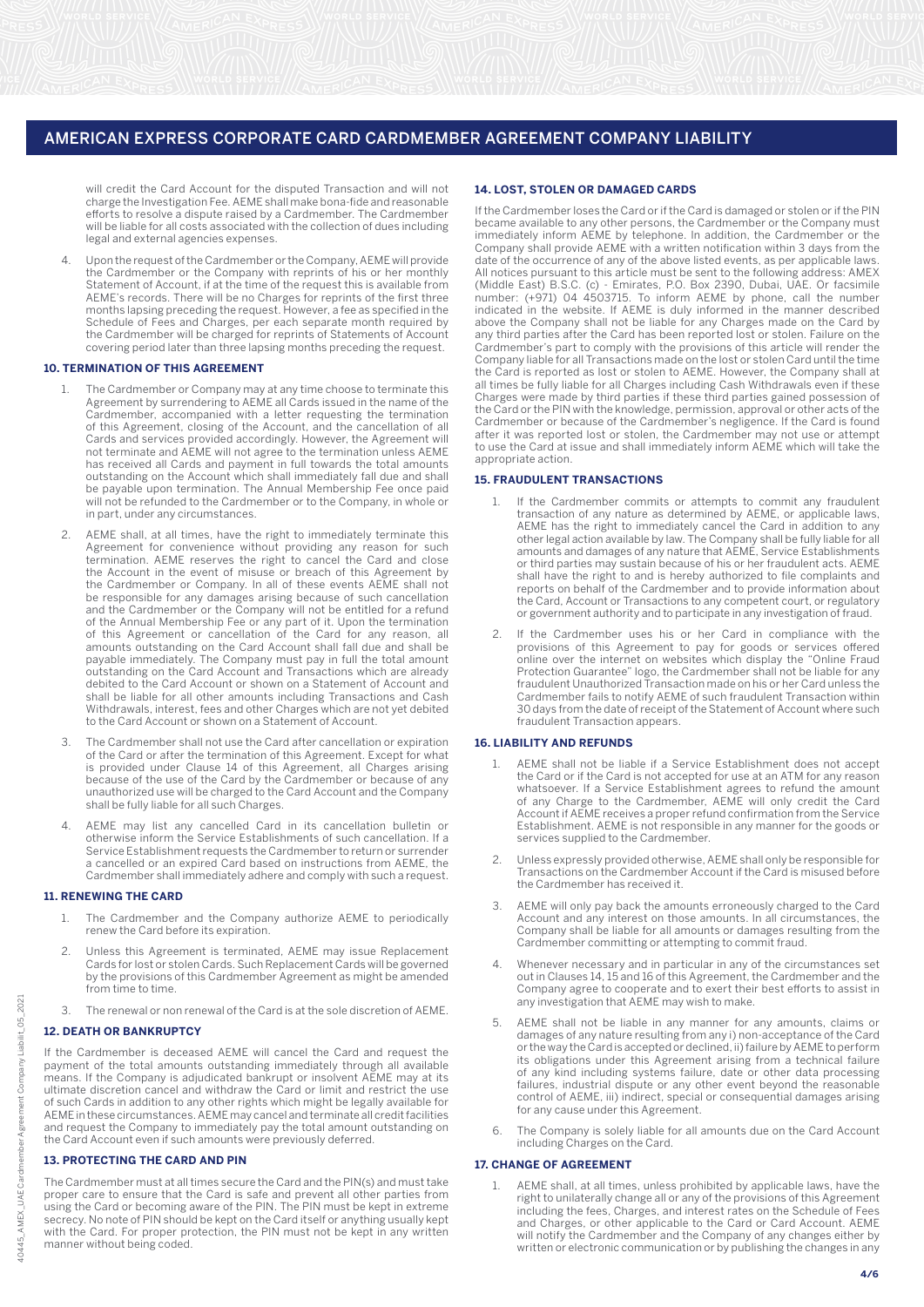manner or by any other appropriate means. Unless AEME decides the changes should be effective immediately or otherwise, all changes shall become effective and binding upon the lapse of 7 days from the date of the publishing or notification of the changes. The Cardmember's and the Company's final and full approval to any changes will be assumed after the lapse of the aforementioned 7 day period or any other period determined by AEME. Regardless of the aforementioned provisions, the use of the Card after the publishing or notification of any changes is a confirmation of the Cardmember's full and final approval to such changes. If the Cardmember does not agree to any of the changes, the Cardmember must immediately surrender the Card cut in half to AEME accompanied with a written request of the termination of this Agreement.

2. AEME may, in its sole discretion, choose to not exercise any right under this Agreement, including the right to impose the full amount of any charge, without waiving that right. Any waiver of a right by AEME must be in writing and signed by AEME. Except as AEME may agree in writing, AEME will not waive any rights if AEME (a) accept a late or partial payment, (b) accept a check or other payment marked "payment in full" or tendered with other conditions or limitations, (c) extend the due date of any payment due under this Agreement, and or (d) release any collateral or person responsible for the Cardmember's or the Company's obligations under this Agreement.

#### **18. ASSIGNMENT**

AEME shall at all times have the right to assign or transfer all or any part of its rights, benefits or obligations under this Agreement to any of its affiliates, subsidiaries, branches, sister or mother companies, business partners or third parties. AEME shall also have the right to transfer, securitize, sell, pledge or dispose of all or any part of the receivables due on the Card Account. The Cardmember and the Company ratify and agree in advance to all such acts. Any such assignee of AEME shall be deemed a third-party beneficiary of this Agreement to the same extent as if it were a party hereto, and shall have the right to enforce the provisions of this Agreement. The Cardmember hereby agrees and acknowledges all such acts now and at the time of each assignment or transfer.

### **19. PRIVACY AND APPLICABLE LAW**

- 1. The Cardmember agrees to comply with all applicable exchange control regulations which may be issued from time to time.
- 2. This Agreement, the performance and construction of its provisions and all matters arising because of the issuance or use of the Card are Financial Centre (DIFC) at Dubai shall have jurisdiction and be competent to decide over all disputes or matters arising in relation to this Agreement, the Card or other relevant matter. The Cardmember also agrees that AEME may initiate collection procedures or other legal action in any other jurisdiction in which the Cardmember may be resident or domiciled from time to time and agrees to submit to the choice of such jurisdiction. subject to the English law and the courts of Dubai International
- 3. It may not be reasonably possible for AEME to maintain original copies of all vouchers, receipts, records of Transactions and other documents signed by the Cardmember to process any Transaction or other documents signed in connection with the use of the Card. It is AEME's policy to place the same on microfilm or to maintain the same in electronic form. Accordingly, the Cardmember hereby agrees that such microfilm, electronic records or data maintained in any form by AEME or any copies or prints thereof even if not signed are true, complete and accurate and shall be final conclusive evidence admissible at any court of law to evidence any fact or matter whether related to the Account or to a Transaction or Charge and waives any right to object, dispute or challenge such evidence in any manner. The Cardmember also agrees that any such evidence may be used in any procedure for verification of his or her signature.

4. AEME will:

 (a) Disclose information about the Cardmember, his or her Card Account and Charges on his or her Card Account (which may include details of goods and or services purchased) to companies within the American Express group of companies worldwide (including third parties and other organizations which issue the Card or provide relevant services), to any other party whose name or logo appears on the Card issued to the Cardmember, to any party authorized by the Cardmember, to our processors and suppliers and to organizations which accept the Card in payment for goods or services purchased by the Cardmember and obtain such information from those parties, in order to administer and service the Card Account, process and collect Charges on it and manage any benefits or insurance programs in which the Cardmember is enrolled. When the Cardmember purchases goods or services on behalf of a third party, the Cardmember confirms that he or she has obtained the consent of the third party to the disclosure of his

or her information to American Express group of companies worldwide for these purposes;

- (b) Use information about the Cardmember and information about how he or she uses his or her Card Account to develop lists for use within the American Express group of Companies worldwide (including other organizations which issue the Card) and other selected companies in order that AEME or these companies may develop or make offers to the Cardmember (by mail, email, telephone, or SMS or any other mode of communication) of products and services in which the Cardmember might be interested. The information used to develop these lists may be obtained from the Application, from information on where the Card is used and information about the nature of the Charges made on the Cardmember's Card, from surveys and research (which may involve contacting the Cardmember by mail or telephone) and from information obtained from other external sources such as merchants or marketing organizations;
- (c) Exchange information about the Cardmember and his or her Card Account with credit rating agencies, Credit Bureaus, or regulatory authorities, and report any Transaction, event, matter or incidence related to the Card or the Cardmember to the regulatory authorities. Such information may be shared with other organizations in assessing applications received from the Cardmember or from members of his or her household for credit or other facilities and for preventing fraud and tracking debtors;
- (d) Carry out credit checks whilst any money is owed by the Cardmember or Company the Card Account (including contacting the Cardmember's or Company's bank, financial institution or approved referee) and disclose information about the Cardmember or Company and the Card Account to collection agencies and lawyers for the purpose of collecting debts on the Cardmember's Card Account;
	- (e) Carry out further credit checks and analyze information about the Cardmember or Company and charges on the Card Account, to assist in managing the Cardmember's Card Account, authorizing Charges on it and to prevent fraud;
	- (f) Monitor and or record any telephone calls between AEME and the Cardmember or Company, either directly by AEME or by organizations selected by AEME, to maintain evidence of the contents of such telephone calls and to ensure consistent servicing levels (including staff training) and Account operation;
	- (g) Undertake all of the above within and outside the Middle East;
	- 5. If the Cardmember believes that any information AEME holds about him or her is incorrect or incomplete, the Cardmember must write without delay to AMEX (Middle East) B.S.C. (c)-Emirates, P.O. Box 2390, Dubai, UAE.

#### **20. DATA PROTECTION AND CONFIDENTIALITY**

- 1. The Cardmember hereby explicitly consents to the collection, storage, use, and transfer (in electronic or other form) of Cardmember's personal data by the American Express group of companies worldwide and affiliates (inside or outside of the UAE) for the purpose of implementing, administering, and managing the Cardmember's Account and making available the Card. The Cardmember understands that AEME may hold certain personal information about the Cardmember, including, but not limited to, name, home address, and telephone number, date of birth, identification number, salary, nationality, and job title for the purpose of implementing, managing and administering the Cardmember's Account. Additionally, AEME may send the Cardmember marketing information (e.g. newsletters, product information or event invitations) concerning products and services of interest to the Cardmember, and the Cardmember's personal data may be used by AEME to submit offers to the Cardmember and to provide the Cardmember with the best possible service.
- 2. The Cardmember understands and agrees that AEME may:
	- a. use information about the Cardmember and information about how he or she uses his or her Card Account to develop lists for use within the American Express group of Companies worldwide (including other organizations which issue the Card) and other selected companies in order that AEME or these companies may develop or make offers to the Cardmember (by mail, email, telephone, SMS or any other mode of communication) of products and services in which the Cardmember might be interested. The information used to develop these lists may be obtained from the Application, from information on where the Card is used and information about the nature of the Charges made on the Cardmember's Card, from surveys and research (which may involve contacting the Cardmember by mail or telephone) and from information obtained from other external sources such as merchants or marketing organizations;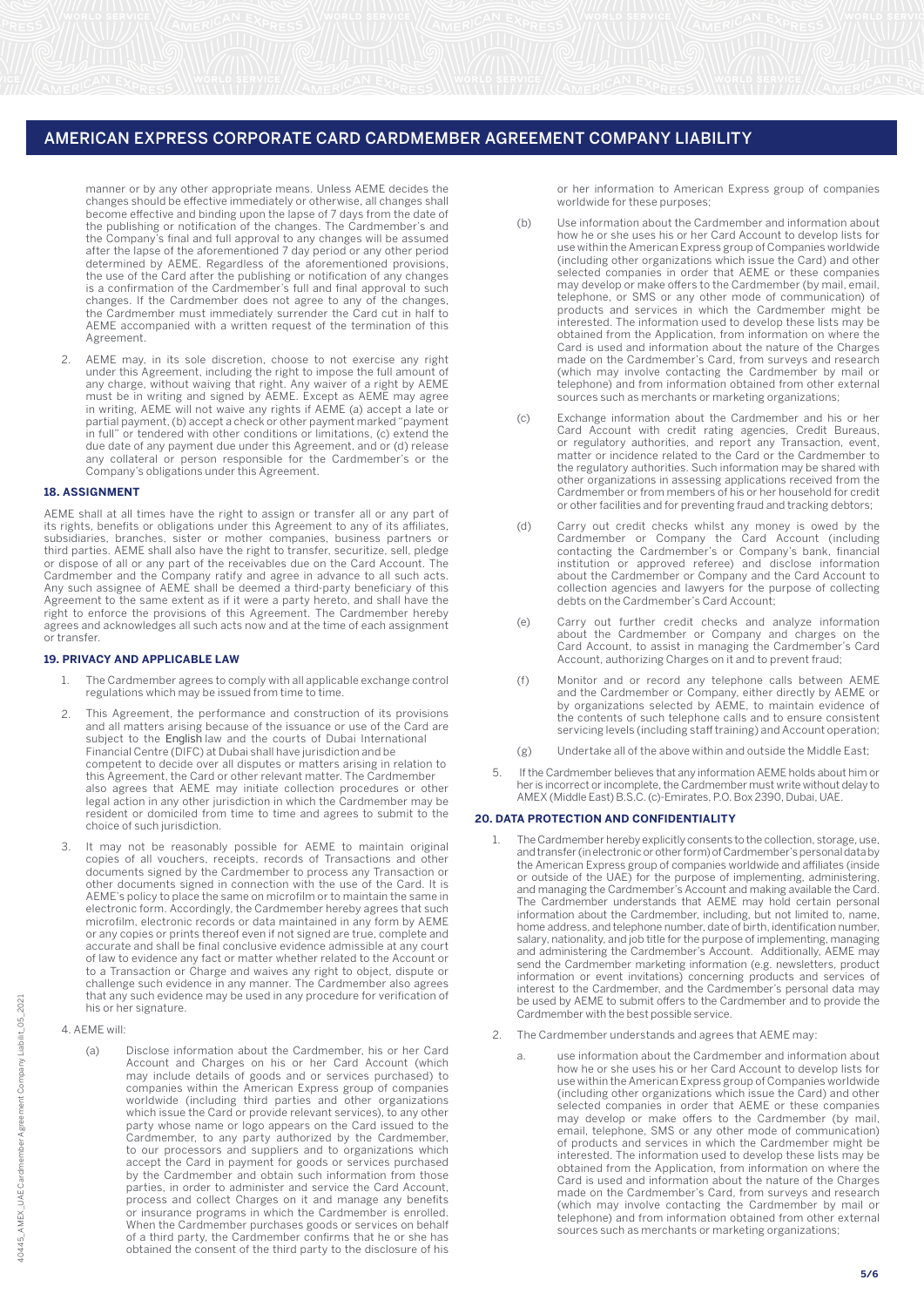- b. exchange information about the Cardmember and his or her Card Account with credit rating agencies, Credit Bureaus (including without limitation the Eithad Credit Bureau), or regulatory authorities, and report any Transaction, event, matter or incidence related to the Card or the Cardmember to the regulatory authorities. Such information may be shared with other organizations in assessing applications received from the Cardmember or from members of his or her household for credit or other facilities and for preventing fraud and tracking debtors;
- c. carry out credit checks whilst any money is owed by the Cardmember on his or her Card Account (including contacting the Cardmember's bank, financial institution or approved referee) and disclose information about the Cardmember and his or her Card Account to collection agencies and lawyers for the purpose of collecting debts on the Cardmember's Card Account;
	- d. carry out further credit checks and analyze information about the Cardmember and charges on his or her Card Account, to assist in managing the Cardmember's Card Account, authorizing Charges on it and to prevent fraud;
- e. monitor and/or record any telephone calls between AEME and the Cardmember, either directly by AEME or by organizations selected by AEME, to maintain evidence of the contents of such telephone calls and to ensure consistent servicing levels (including staff training) and Account operation;
	- f. undertake all of the above within and outside the Middle East;
- g. undertake all of the above in respect of any Supplementary Cardmember on the Card Account. When the Cardmember has approved the issue of a Supplementary Card, the Cardmember confirms that he or she has obtained the consent of the Supplementary Cardmember to disclose his or her information to American Express group of companies worldwide and process it for the above purposes.
	- 3. The Cardmember understands that data will be held only as long as is necessary to implement, administer, and manage the Account and make available the Card. The Cardmember understands that Cardmember may, at any time, view data, request additional information about the storage and processing of the data, require any necessary amendments to the data or refuse or withdraw the consents herein, in any case without cost, by contacting AEME in writing.
	- 4. Further details in respect of the collection, processing, transfer and disclosure of personal data are available online at www.americanexpress.ae .
	- 5. The Cardmember authorises AEME to obtain information, on an ongoing basis, from the Etihad Credit Bureau, banks and other financial institutions, the Cardmember's employer or any other body as AEME deems appropriate, about the Cardmember's financial and nonfinancial affairs which includes but is not limited to the details of the Cardmember's banking facilities, financial position, income and any other information relating to the Cardmember which AEME deems appropriate without any reference to the Cardmember.
	- 6. The Cardmember understands and agrees that AEME may disclose Confidential Information:
		- a. about the Cardmember, his or her Card Account and Charges on his or her Card Account (which may include details of goods and/or services purchased) to companies within the American Express group of companies worldwide (including third parties and other organizations which issue the Card or provide relevant services), to any other party whose name or logo appears on the Card issued to the Cardmember, to any party authorized by the Cardmember, to AEME's processors and suppliers and to organizations which accept the Card in payment for goods or services purchased by the Cardmember and obtain such information from those parties, in order to administer and service the Card Account, process and collect Charges on it and manage any benefits or insurance programmes in which

the Cardmember is enrolled or if required by applicable law. When the Cardmember purchases goods or services on behalf of a third party, the Cardmember confirms that he or she has obtained the consent of the third party to the disclosure of his or her information to American Express group of companies worldwide for these purposes;

- b. to its professional advisors who are under a duty of confidentiality to AEME;
- c. to any actual or potential assignee or transferee (or any agent or adviser of any of the foregoing) of AEME;
	- d. to the UAE Central Bank or any UAE court, tribunal or regulatory, supervisory, tax or other governmental or quasi-governmental authority having jurisdiction over AEME or any other member of the American Express group of companies worldwide, or any other court, tribunal or authority;
- e. to any credit reference agencies (including Al Etihad Credit Bureau), rating agency, insurer or insurance broker or direct or indirect provider of credit protection to AEME in connection with the Card and Account;
	- f. to any party that provides services to the Cardmember through AEME as an intermediary;
- g. to any party that AEME reasonably believes to be acting on the Cardmember's behalf, including without limitation payment recipients, beneficiaries of the Cardmember's Account, nominees, intermediaries, correspondent and agent banks, clearing houses and clearing or settlement system;
- h. to any other party to the extent necessary, in AEME's sole discretion, for AEME to provide the Account and the Card;
	- i. as may be required by Applicable Law;
	- j. as otherwise specified in this Agreement; and
	- k. as may be required in order to preserve or enforce any of AEME's rights or remedies against the Cardmember.
	- The Cardmember agrees to provide any information or documents that AEME may require and waives any confidentiality rights applicable under data protection, bank secrecy or similar laws in respect of all such information which AEME may disclose in accordance with this clause.

#### **21. MISCELLANEOUS**

- 1. The Cardmember agrees to comply with all applicable exchange control regulations which may be issued from time to time.
- 2. It may not be reasonably possible for AEME to maintain original copies of all vouchers, receipts, records of Transactions and other documents signed by the Cardmember to process any Transaction or other documents signed in connection with the use of the Card. It is AEME's policy to place the same on microfilm or to maintain the same in electronic form. Accordingly, the Cardmember hereby agrees that such microfilm, electronic records or data maintained in any form by AEME or any copies or prints thereof, even if not signed, are true, complete and accurate and shall be final conclusive evidence admissible at any court of law to evidence any fact or matter whether related to the Account or to a Transaction or Charge and waives any right to object, dispute or challenge such evidence in any manner. The Cardmember also agrees that any such evidence may be used in any procedure for verification of his or her signature.
- If the Cardmember believes that any information AEME holds about him or her is incorrect or incomplete, the Cardmember must contact without delay to AMEX (Middle East) B.S.C. (c) (UAE branch), by phone +971 4 4492222 or write to AMEX (Middle East) B.S.C. (c)-Emirates, P.O. Box 2390, Dubai, UAE.

40445

**MERICAN**  $EXR$ 

The Card is issued by Amex (Middle East) B.S.C. (c) – Emirates, a branch of Amex (Middle East) B.S.C. (c), Bahrain pursuant to a license from American Express. American Express is a registered trademark of American Express.

AMEX (Middle East) B.S.C. (c) is regulated and licensed by the Central Bank of Bahrain as a Financing Company. AMEX (Middle East) B.S.C. (c) – Emirates, the UAE branch of AMEX (Middle East) B.S.C. (c) is regulated and licensed by the Central Bank of the UAE.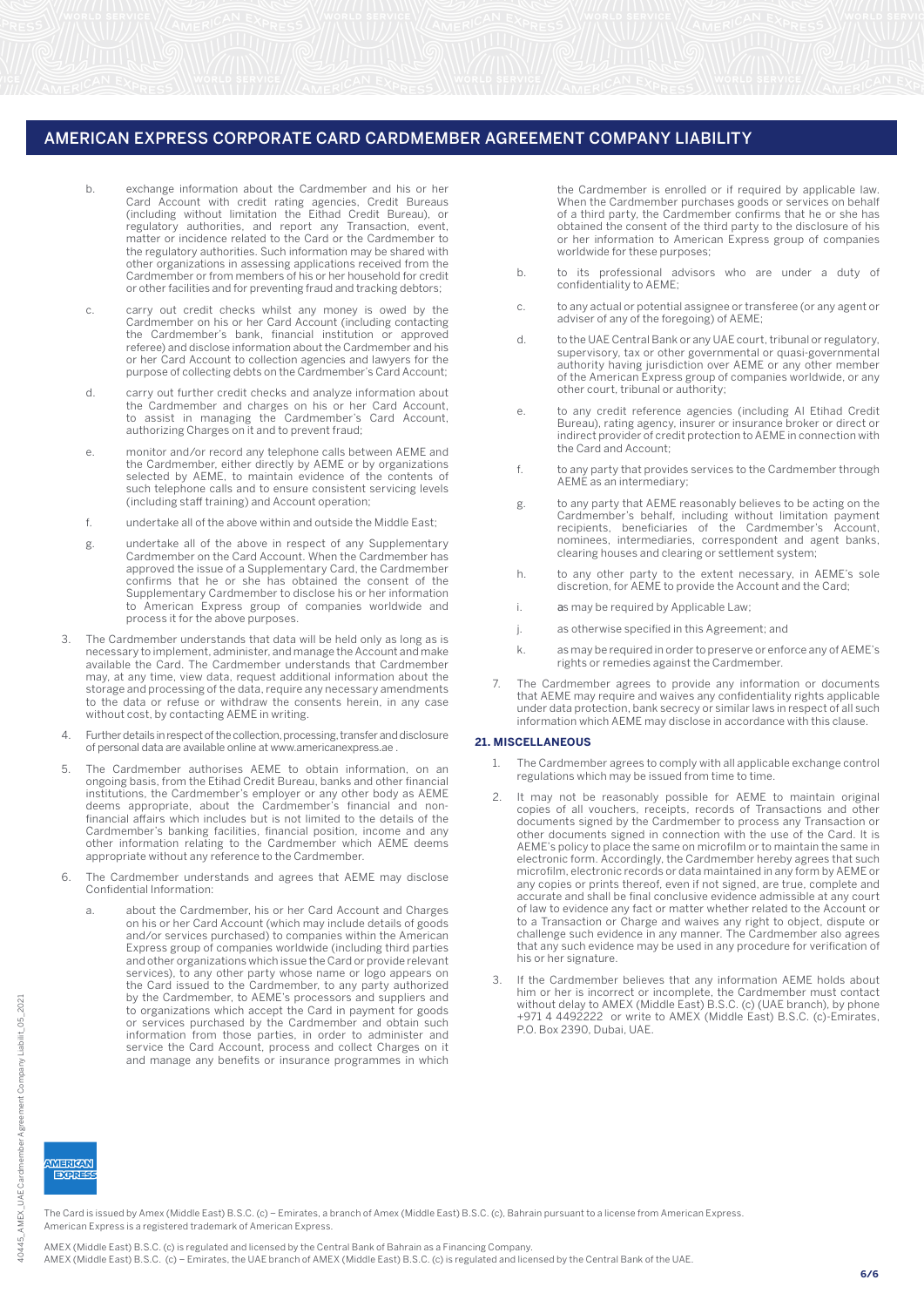# **AMERICAN EXPRESS**

# **مسؤولية الشركة عن اتفاقية عضوية بطاقة أمريكان إكسبريس للشركات**

# **بطاقة أمريكان إكسبريس للشركات**

# **أطراف االتفاقية**

أطراف اتفاقية عضوية البطاقة الماثلة ("الاتفاقية") هم أميكس (الشرق الأوسط) ش.م.ب (مقفلة) الإمارات، فرع من فروع أميكس (الشرق الأوسط) ش.م.ب (مقفلة) – ("أمريكان إكسبريس الشرق الأوسط") وعضو البطاقة، الذي يظهر اسمه على البطاقة ("عضو البطاقة") والذي وافقت شركة عضو البطاقة على أن يحمل بطاقة الشركات. يُرجى قراءة االتفاقية الماثلة بتمعن نظراً أن استخدام البطاقة يخضع لشروط وأحكام االتفاقية. تصبح االتفاقية الماثلة سارية وملزمة عند أستالم البطاقة، أو بالتوقيع على الوجه الخلفي للبطاقة أو عند أول استعمال لها أو عن طريق القبول الرقمي. يدرك عضو البطاقة ويوافق على أن أي قبول رقمي سيكون ملزماً لعضو البطاقة كما لو جرى توقيع االتفاقية الماثلة واالتفاق عليها وقبولها في نسخة ورقية وتوقيعها بالحبر. تُستكمل االتفاقية الماثلة بجداول الرسوم والتكاليف المطبقة على حساب البطاقة الخاص بعضو البطاقة. وعلى النحو المنصوص عليه في وقت تقديم طلب الحصول على بطاقة الشركات، تُلزم االتفاقية الماثلة عضو البطاقة والشركة بالمسؤولية عن النفقات على النحو المبين أدناه:

#### **.1 التعريفات**

"الحساب" - أي حساب تفتحه أمريكان إكسبريس الشرق األوسط باسم شركة عضو البطاقة إلصدار بطاقة، بموجب الشروط واألحكام الماثلة.

"أمريكان إكسبريس الشرق الأوسط" – أميكس (الشرق الأوسط) ش.م.ب (مقفلة) خلفاؤها والمتنازل إليهم منها وشركاتها التابعة والشقيقة والقابضة وفروعها وعلى وجه الخصوص أميكس (الشرق الأوسط) ش.م.ب (مقفلة) – الإمارات.

"البطاقة" أو "البطاقة األساسية" - بطاقة الشركات الصادرة من أمريكان إكسبريس الشرق األوسط إلى عضو البطاقة بموجب حساب بطاقة الشركات، إلدارة الحساب، وتشمل البطاقات األساسية والبديلة.

"عضو البطاقة" أو "عضو البطاقة األساسية" - الشخص الذي صدرت البطاقة باسمه لفرض الرسوم على المعامالت ومنها عمليات السحب النقدي على الحساب.

"السحب النقدي" أو "إكسبريس كاش" - أي سحب لمبالغ نقدية يتم باستخدام البطاقة ورقم التعريف الشخصي من خالل أجهزة الصراف اآللي أو بأي وسيلة أخرى يجيزها عضو البطاقة.

"رسوم السحب النقدي" - الرسوم المنصوص عليها في جدول الرسوم والتكاليف والتي يجب أن يدفعها عضو البطاقة مقابل معامالت السحب النقدي.

"التكاليف" - جميع المبالغ المقيدة على الحساب والناشئة عن إصدار أو استعمال البطاقة (البطاقات) أو لأى سبب آخر بموجب الشروط والأحكام الماثلة وتشمل على سبيل المثال لا الحصر جميع معامالت البطاقة والسحب النقدي والتكاليف والفائدة والمصروفات والتكلفة القانونية، أو أي رسوم أخرى أو تعويضات متفق عليها.

"رسوم على الرصيد المتبقي" - المبلغ المحدد في جدول الرسوم والتكاليف والمستحق الدفع على عضو البطاقة.

"الشركة" - صاحب حساب بطاقة الشركات أو المنشأة أو العمل أو المؤسسة الذي تم فتح الحساب باسمه لدى أمريكان إكسبريس الشرق األوسط والذي فوض بإصدار بطاقة الشركات إلى عضو البطاقة.

"المعلومات السرية" - جميع المعلومات المتعلقة بعضو البطاقة والتي تعتبر، بموجب القانون أو العرف أو العقد، سرية بطبيعتها بخالف ما يتعارض مع ذلك في أي مستند آخر، فإن أي معلومات:

- )أ( تكون متاحة عامة في وقت تقديمها أو تصبح متاحة عامة بدون إخالل من أمريكان إكسبريس الشرق األوسط لواجب السرية؛
- )ب( تكون معروفة لشركة أمريكان إكسبريس الشرق األوسط )بدون التزام بالسرية تجاه عضو البطاقة) قبل أن يفصح عنها عضو البطاقة؛
- )ج( جرى تطويرها بشكل مستقل بواسطة أمريكان إكسبريس الشرق األوسط دون الرجوع إلى المعلومات التي أفصح عنها عضو البطاقة؛ أو
- )د( تم الحصول عليها بشكل قانوني دون التزام بالسرية من شخص آخر غير عضو البطاقة، بشرط أال يكون معروفاً لدى أمريكان إكسبريس الشرق األوسط بأن ذلك الشخص ملزم بالسرية فيما يتعلق بتلك المعلومات،لن تعتبر تلك معلومات سرية ألغراض االتفاقية الماثلة ولن تخضع بالتالي لأي واجب بالمحافظة على السرية.

"القبول الرقمي" - أي قبول لالتفاقية الماثلة من خالل قناة إلكترونية، ويشمل على سبيل المثال ال طريق التوقيع اإللكتروني والنقر لقبول االستمارات.

"تاريخ االستحقاق" أو "تاريخ استحقاق الدفع" - استحقاق الدفع التام للرصيد الجديد على النحو المحدد في كشف الحساب ووجوب سداده على الفور.

"القنوات اإللكترونية" - أي قناة إلكترونية يستخدمها عضو البطاقة للوصول إلى حساب أو بطاقة،

وتشمل على سبيل المثال ال الحصر الهاتف والفاكس والبريد اإللكتروني والخدمات المصرفية عبر اإلنترنت وتطبيق الهاتف المحمول.

"التوقيع اإللكتروني" - أي رموز أو بيانات أخرى في صورة رقمية مرفقة بمستند مرسل إلكترونياً كوسيلة للتحقق من نية المرسل على توقيع المستند، ويشمل على سبيل المثال ال الحصر، النسخ المرسلة بالفاكس من المستند الذي يحمل التوقيع األصلي أو النسخ الممسوحة ضوئياً والمرسلة إلكترونياً من التوقيع األصلي.

"برنامج RRewards Membership "- النقاط المكتسبة عن كل معاملة ينفذها عضو البطاقة، حيثما ينطبق البرنامج ورهناً بالشروط واألحكام النافذة.

"الرصيد الجديد" - إجمالي الرصيد المدين المستحق على حساب البطاقة لصالح أمريكان إكسبريس الشرق األوسط حسبما تظهره سجالتها في تاريخ كشف الحساب.

"رقم التعريف الشخصي" - رقم التعريف الشخصي المقدم إلى عضو البطاقة لكي يستخدمه مع البطاقة.

"البطاقة البديلة" - بطاقة جديدة تُصدر إلى عضو البطاقة في حالة فقدان البطاقة أو سرقتها أو تلفها أو عدم استالمها.

"جدول الرسوم والتكايف" - صفحة منفصلة مقدمة من أمريكان إكسبريس الشرق األوسط وتتضمن تفاصيل الرسوم والتكاليف المطبقة على حساب البطاقة الخاص بعضو البطاقة. يعد جدول الرسوم والتكاليف جزءاً ال يتجزأ من االتفاقية الماثلة، ويجوز تغييره في أي وقت بواسطة أمريكان إكسبريس الشرق األوسط.

"مؤسسات الخدمة" - مقدمو السلع أو الخدمات الذين يقبلون بالبطاقة من أعضاء البطاقة كوسيلة لدفع مقابل مشتريات أو حجوزات السلع والخدمات.

"كشف الحساب" - كشف حساب شهري أو دوري آخر تقدمه أمريكان إكسبريس الشرق األوسط إلى عضو البطاقة األساسي والذي يعرض تفاصيل الرصيد الجديد المترتب على عضو البطاقة األساسي والمستحق الدفع إلى أمريكان إكسبريس الشرق األوسط.

"المعاملة" - أي مدفوعات يؤديها عضو البطاقة أو أي مبلغ تفرضه مؤسسة الخدمة مقابل أي سلع أو خدمات أو حجوزات تتم باستخدام البطاقة (البطاقات) أو رقم التعريف الشخصي أو بأي طريقة أخرى بما في ذلك، على سبيل المثال ال الحصر، األوامر البريدية أو اإللكترونية أو الهاتفية أو أوامر الفاكس، أو أي وسيلة اتصال أو أي حجوزات أخرى مرخص بها بغض النظر عما إذا كان قد جرى التوقيع على الطلب أو اإليصال من قبل عضو البطاقة.

"معاملة غير مفوضة" - أي معاملة تُنفذ على البطاقة بواسطة أي طرف آخر غير عضو البطاقة دون تفويض أو موافقة عضو البطاقة.

## **.2 استعمال البطاقة**

- .1 يجب على عضو البطاقة أن يوقع عليها بحبرٍ جافٍ فور استالمه لها؛ ويجب عليه أيضاً حمايتها والمحافظة على السرية التامة ألي رقم تعريف شخصي وبمعزل عن بطاقته. ويلتزم عضو البطاقة بعدم استعمال البطاقة بعد انتهاء فترة الصالحية المطبوعة عليها، وكذلك عدم استعمالها بعد تلفها أو سحبها أو إلغائها.
- .2 على الرغم من حق عضو البطاقة في استعمال البطاقة، تظل البطاقة دوماً ملكاً لشركة أمريكان إكسبريس الشرق األوسط. يتعين على عضو البطاقة تسليم البطاقة فوراً عند أي طلب من أمريكان إكسبريس الشرق األوسط أو أي مؤسسة خدمة أو أي ممثل آخر لشركة أمريكان إكسبريس الشرق األوسط، بناءً على تعليمات أمريكان إكسبريس الشرق األوسط. يجوز لمؤسسة الخدمة أو أي ممثل آخر لشركة أمريكان إكسبريس الشرق األوسط، بمحض اختيارها، وتبعاً لتعليمات من أمريكان إكسبريس الشرق األوسط، سحب البطاقة وحجزها واالحتفاظ بها نيابة عن أمريكان إكسبريس الشرق الأوسط.
- يعد عضو البطاقة الشخص الوحيد المفوض باستعمالها في المعاملات بما في ذلك عمليات السحب النقدي أو للتعريف بنفسه أو ألي غرض آخر. وال يجوز لعضو البطاقة تمكين أي شخص آخر من استخدام البطاقة أو رقم التعريف الشخصي. يلتزم عضو البطاقة بحماية البطاقة من سوء االستعمال من خالل إبقائها تحت إشرافه الشخصي في جميع الأوقات.
- .4 تُصدر البطاقة إلى عضو البطاقة حصراً ألغراض إتمام المعامالت والسحب النقدي نيابة عن الشركة.
- .5 في حال استعمل عضو البطاقة بطاقتة لغرض شراء سلع أو خدمات من مؤسسة خدمة بصورة متكررة أو دورية (مثل الاشتراك في المجلات الدورية والقنوات التلفزيونية وما شابه ذلك) "النفقات المتكررة") أو بالتقسيط أو بالدفعات الدورية (مثل التأمين)، يفوض عضو البطاقة شركة أمريكان إكسبريس الشرق األوسط بدفع جميع النفقات المتكررة أو الدفعات الدورية أو األقساط نيابة عنه عند طلب مؤسسة الخدمة، وتتعهد الشركة بأن تسدد إلى أمريكان إكسبريس الشرق األوسط تبعاً لذلك. يتوجب على عضو البطاقة إبالغ مؤسسة الخدمة وأمريكان إكسبريس الشرق األوسط خطياً فيما إذا رغب في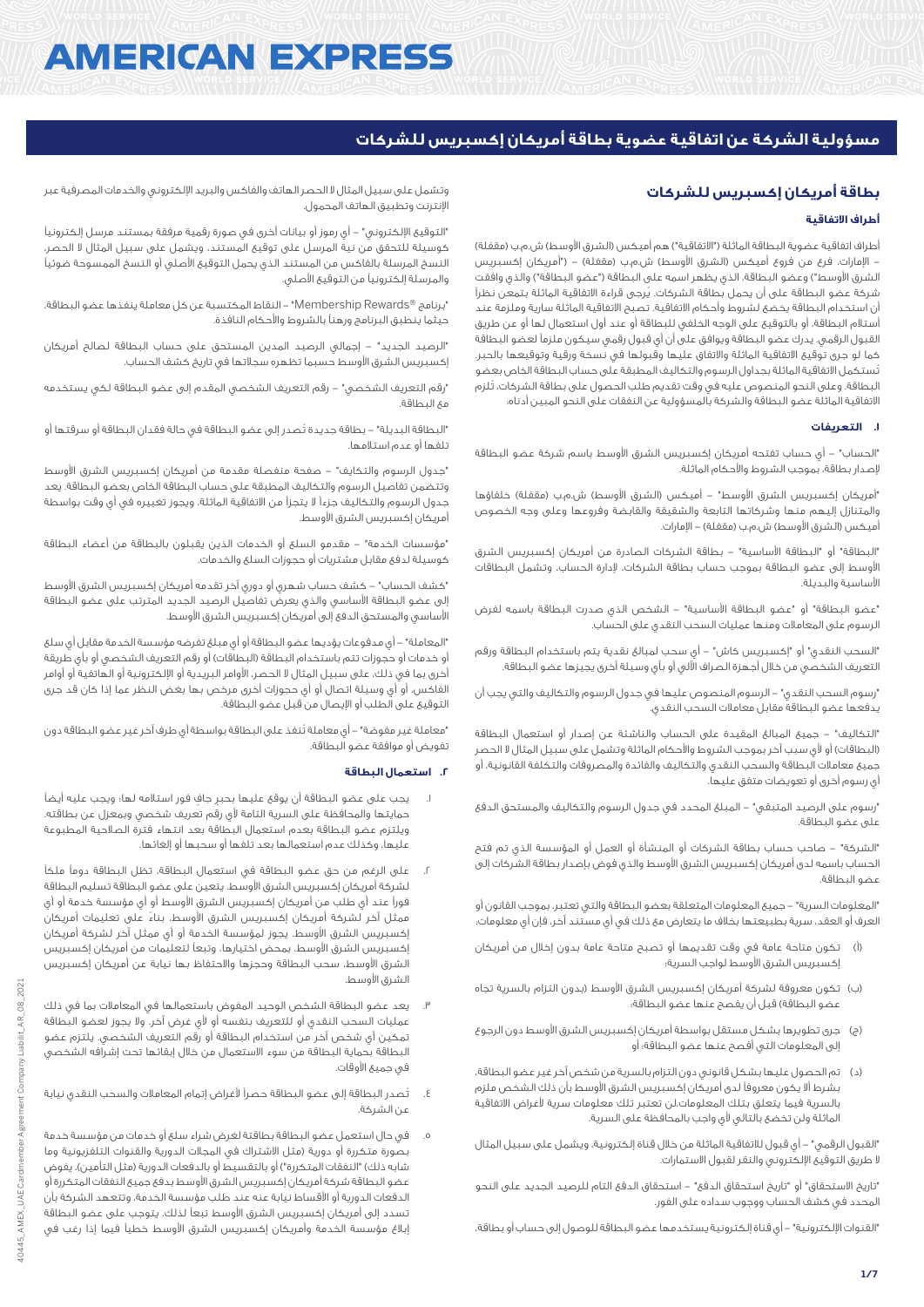إيقاف أي مدفوعات دورية من هذا القبيل. لن تتحمل أمريكان إكسبريس الشرق األوسط المسؤولية عن أي إخلال أو إلغاء أو إنهاء لأي ترتيب أو علاقة قانونية (مثل وثيقة التأمين) بسبب عدم استطاعة أمريكان إكسبريس الشرق األوسط دفع النفقات المذكورة نتيجة وجود متأخرات على حساب عضو البطاقة. وكذلك لن تتحمل المسؤولية عن أي أضرار أياً كان نوعها إذا لم تدفع أمريكان إكسبريس الشرق األوسط أو تأخرت في دفع أي رسوم أو دفعات أو أقساط بسبب أي خلل فني أو خطأ أو ألي سبب يخرج عن سيطرتها المعقولة.

- .6 ال يجوز لمالكي مؤسسات الخدمة ممن هم أعضاء البطاقة استعمال بطاقاتهم في مؤسسات الخدمة الخاصة بهم. ال يجوز لعضو البطاقة استعمال البطاقة لتمويل أي جزء من أعماله التجارية أو استيفاء متطلبات رأس المال العامل.
- .7 تتحمل الشركة المسؤولية المنفردة عن جميع المبالغ المستحقة على الحساب وجميع النفقات المترتبة على البطاقة الصادرة إلى عضو البطاقة.
- .8 ال يحق لعضو البطاقة استعمال البطاقة لسحب أموال نقدية من مؤسسات الخدمة، وال يجوز له استعمالها إال لشراء السلع أو الخدمات.
- .9 ال يجوز لعضو البطاقة استعمال البطاقة لسداد ثمن أي مشتريات أو خدمات غير مشروعة أو غير قانونية ويكون مسؤوالً عن أي استعمال يخالف أي قوانين ولوائح محلية أو غير ذلك. يوافق عضو البطاقة أيضاً على تعويض أمريكان إكسبريس الشرق األوسط عن أي إجراء أياً كان ينشأ نتيجة لمثل هذه المعامالت.
- .10 يفوض عضو البطاقة صراحةً شركة أمريكان إكسبريس الشرق األوسط باستخدام المعلومات المقدمة من عضو البطاقة في األنشطة الترويجية المستهدفة لشركة أمريكان إكسبريس الشرق الأوسط والتى تشمل على سبيل المثال لا الحصر، الأنشطة الترويجية التي تُجرى باالشتراك مع جهات خارجية تختارها أمريكان إكسبريس الشرق األوسط، وفي البحوث واستطالعات الرأي الخارجية، وذلك في حدود القوانين النافذة.
- .11 يوافق عضو البطاقة على اتباع إجراءات تفعيل البطاقة التي تضعها أمريكان إكسبريس الشرق األوسط من وقت آلخر، وأن يخضع أيضاً ألي عمليات مصادقة وتحقق من الهوية من قبل أمريكان إكسبريس الشرق الأوسط أو أي طرف ثالث (مثل وكالات التصنيف الائتماني، والوكالات الحكومية، ومؤسسات الخدمة، وما إلى ذلك).
- .12 سوف يتم تقييد جميع النفقات على الحساب مقومة بعملة الفواتير )و هي الدوالر الأمريكي). وأي معاملات تجرى بعملات أخرى غير عملة الفواتير ستقيد على الحساب بعد إجراء التحويل المبين في البند .4

#### **.3 الحساب**

- .1 أمريكان إكسبريس الشرق األوسط مفوضة بإدارة وتشغيل حساب البطاقة بالكامل وبقيد جميع النفقات والمعامالت التي تجرى على البطاقة والتكاليف والمبالغ األخرى التي تتحمل الشركة المسؤولية عنها. تتعهد الشركة وتضمن على نحو ال رجعة فيه بأن تدفع إلى أمريكان إكسبريس الشرق األوسط جميع النفقات والمبالغ المقيدة أو المستحقة على حساب البطاقة سواء تم أو لم يتم إصدار سجل بالنفقات أو المعاملة أو التوقيع عليه في مؤسسة الخدمة.
- .2 باستثناء ما هو منصوص عليه في البندين 9 و14 من االتفاقية الماثلة، يقر عضو البطاقة والشركة ويوافقان على أن جميع النفقات التي تقيدها أمريكان إكسبريس الشرق األوسط - في أي وقت - على حساب البطاقة صحيحة ودقيقة. كما يقر عضو البطاقة والشركة بأن جميع السجالت والبيانات التي تحتفظ بها أمريكان إكسبريس الشرق األوسط على رقائق الميكروفيلم أو غيرها من الوسائل المطبوعة أو اإللكترونية فيما يتعلق بالمعامالت أو النفقات أو البطاقة أو حساب البطاقة صحيحة ودقيقة ومكتملة ويجوز استخدامها لإلثبات لدى القضاء كبينة قاطعة حائزة للحجية وال يجوز جحدها أو الطعن عليها بأي شكل من األشكال.
- .3 يجوز لشركة أمريكان إكسبريس الشرق األوسط، بمحض اختيارها المطلق، رفض أي طلب تفويض ولها أن ترفض أي معاملة بما في ذلك عمليات السحب النقدي بغض النظر عن السبب ودون تقديم أي إشعار إلى عضو البطاقة. وكذلك ال تتحمل أمريكان إكسبريس الشرق الأوسط المسؤولية عن منح أو إجازة التفويض لأى معاملة بسبب األعطال الفنية أو أي سبب آخر ذي طبيعة مماثلة. في كلتا الحالتين وفي أي حال آخر مماثل، ال تتحمل أمريكان إكسبريس الشرق األوسط المسؤولية سواء بشكل مباشر أو غير مباشر عن أي أضرار أياً كان نوعها بما في ذلك األضرار المالية أو االتفاقية أو العقابية أو التبعية التي قد تلحق بعضو البطاقة أو الشركة نتيجة ألي معاملة غير ناجحة أو غير مكتملة أو مرفوضة.
- .4 تتعهد الشركة بأن تدفع إلى أمريكان إكسبريس الشرق األوسط جميع النفقات التي تقيد على حساب عضو البطاقة وثمن المشتريات وكافة المبالغ األخرى المستحقة لصالح شركة أمريكان إكسبريس الشرق األوسط بموجب شروط وأحكام االتفاقية الماثلة.
- .5 إذا كان حساب البطاقة مربوطاً بالخصم المباشر من بنك عضو البطاقة أو بنك الشركة، فسيستلم البنك أيضاً ملخصاً شهرياً بالنفقات وسيستخدم الملخص للخصم المباشر من حساب عضو البطاقة. تبقى الشركة مسؤولة على النحو المبين في البند 2 )7( أعاله.

## **.4 الرسوم على العمالت األجنبية**

إن جميع المعامالت بما في ذلك عمليات السحب النقدي المنفذة بعملة غير الدوالر األمريكي سيتم تحويلها إلى الدوالر األمريكي. وسيجرى التحويل في تاريخ معالجة الرسوم بواسطة أمريكان إكسبريس الشرق األوسط، والذي قد ال يكون هو نفس تاريخ تحمل عضو البطاقة للرسوم ألنه يعتمد على وقت إرسال الرسوم إلى أمريكان إكسبريس الشرق األوسط. ما لم يشترط القانون النافذ سعر صرف محدد، يدرك عضو البطاقة ويوافق على أن نظام خزينة أمريكان إكسبريس سوف يطبق سعر صرف بناءً على أسعار الصرف التي تختارها من مصادر معتادة في يوم العمل السابق لتاريخ المعالجة أو أحدث سعر صرف متاح، مع إضافة رسوم معالجة التحويل لمرة واحدة على النحو المحدد في جدول الرسوم والتكاليف. إذا جرى تحويل الرسوم من قبل أطراف خارجية قبل إرسالها إلى أمريكان إكسبريس الشرق الأوسط، فإن أي تحويلات تجريها تلك الأطراف الخارجية ستكون بأسعار الصرف التي يختارونها.

## **.5 رسوم البطاقة**

- .1 سيتم قيد رسوم عضوية سنوية غير مستردة مقابل الحساب وخدمة حساب البطاقة ("رسوم العضوية السنوية")، على النحو المحدد في جدول الرسوم والتكاليف. توافق الشركة على دفع رسوم العضوية السنوية وتفوض أمريكان إكسبريس الشرق األوسط بقيدها مباشرة على حساب عضو البطاقة. بمجرد دفع رسوم العضوية السنوية، لن تكون مستردة، كلياً أو جزئيا،ً إلى عضو البطاقة أو إلى الشركة تحت أي ظرف من الظروف.
- يحق لشركة أمريكان إكسبريس الشرق الأوسط فى جميع الأوقات، ما لم يكن ذلك محظوراً بموجب القانون النافذ، تغيير أحكام وشروط دفع جميع الرسوم والتكاليف المطبقة على البطاقة ومبلغ تلك الرسوم والتكاليف بمحض اختيارها الخاص، ويكون لها الحق في تغيير أو زيادة أو تخفيض أي رسوم مطبقة على البطاقة أو الحساب أو عضو البطاقة، بما في ذلك، على سبيل المثال ال الحصر، رسوم العضوية السنوية والتجديد، ورسوم التأخر في السداد، ورسوم السحب النقدي، ورسوم الشيكات المرتجعة ورسوم رفض الخصم المباشر وأي رسوم أو تكاليف أخرى سواء كانت أو لم تكن مذكورة في االتفاقية الماثلة أو في جدول الرسوم والتكاليف. سيتم إبالغ عضو البطاقة بأي تغييرات وتعديالت من هذا القبيل بالطريقة التى تراها أمريكان إكسبريس الشرق الأوسط مناسبة.
- .3 إذا لم يوافق عضو البطاقة أو الشركة على أي تغييرات وتعديالت، يجب على عضو البطاقة أن يسلم البطاقة مقطوعة إلى نصفين إلى أمريكان إكسبريس الشرق األوسط فوراً مع طلب خطي بإنهاء االتفاقية الماثلة.
- يعتبر استعمال البطاقة من قبل عضو البطاقة للحصول على سحب نقدي بمثابة موافقة منه على دفع رسوم المعاملة على كل عملية سحب نقدي، على النحو المبين في البند ٥ (٥).
- .5 يتعين تقييم رسوم معاملة السحب النقدي، على النحو المبين في جدول الرسوم والتكاليف، على مبلغ كل عملية سحب نقدي ويتم تحميلها على حساب البطاقة.

#### **.6 كشوف الحساب والمدفوعات**

سوف ترسل أمريكان إكسبريس الشرق األوسط كشوف حسابات شهرية منتظمة إلى عضو البطاقة في حالة إرسال فواتير فردية إليه أو إلى الشركة في حالة تم إرسال فواتير إليهما مركزياً تتضمن تفاصيل المعاملات الشهرية والمبالغ المستحقة على حساب البطاقة ("كشف الحساب"). سيحدد كل كشف حساب "الرصيد الجديد". يكون الدفع التام للرصيد الجديد على النحو المحدد في كشف الحساب مستحقاً وواجباً على الفور.

- .1 في حالة تم إرسال فواتير فردية إلى عضو البطاقة، تخضع تسوية األرصدة الشهرية المترتبة على عضو البطاقة لإلجراءات التالية:
- 1( تكون جميع النفقات مستحقة للسداد التام فور استالم كشف الحساب. يجب على عضو البطاقة االتصال بشركة أمريكان إكسبريس الشرق األوسط على الفور في حالة عدم استالم كشف الحساب في التاريخ المتوقع.
- 2( يلتزم عضو البطاقة بأن يدفع إلى أمريكان إكسبريس الشرق األوسط بعملة فاتورته. ومع ذلك، سيتم تحويل أي دفعة تُسدد بعملة أخرى، إذا قبلت بها أمريكان إكسبريس الشرق األوسط، إلى عملة الفاتورة الخاصة بعضو البطاقة. وقد يترتب على ذلك تأخير القيد على حساب بطاقة عضو البطاقة وقد يتحمل عضو البطاقة تكاليف التحويل أو تكاليف تحصيل هذه المدفوعات من البنك.
- 3( يجوز لشركة أمريكان إكسبريس الشرق األوسط، بمحض اختيارها، قبول الدفع المتأخر أو السداد الجزئي الموصوف على أنه سداد تام أو سداد لتسوية نزاع. ولكن عند القيام بذلك، ال تتنازل أمريكان إكسبريس الشرق األوسط أو توافق على تغيير أيٍ من حقوقها بموجب االتفاقية الماثلة أو بموجب القانون.
- 4( يجوز لشركة أمريكان إكسبريس الشرق األوسط أن تفرض على عضو البطاقة رسوماً على األرصدة المتأخرة شهرياً على النحو المحدد في جدول الرسوم والتكاليف. ستظهر الرسوم المذكورة في كشف الحساب مع رسالة "رسوم التأخر في السداد".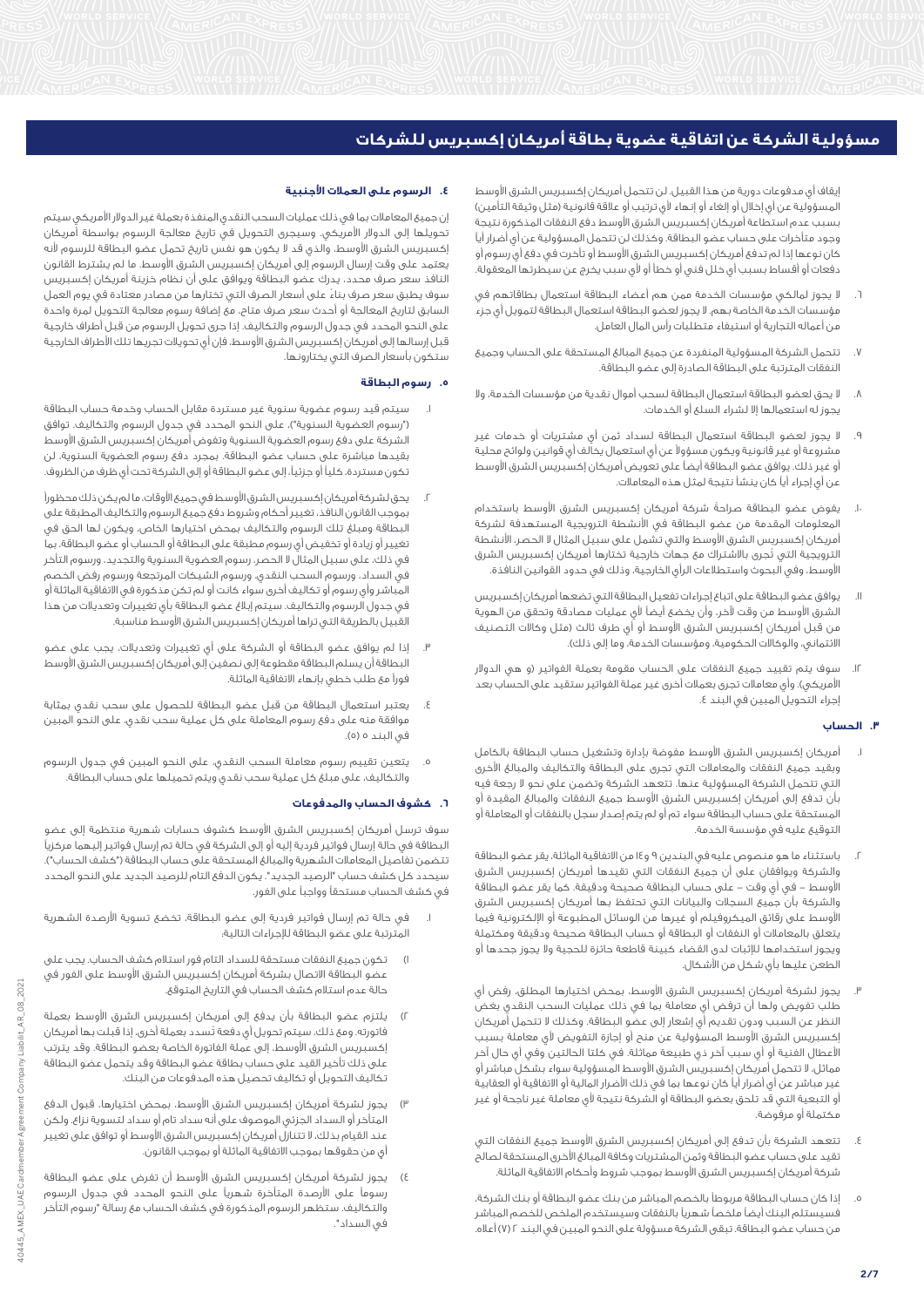- .2 في حالة تم إرسال الفواتير إلى عضو البطاقة فردياً أو مركزياً وقامت الشركة بتسوية الكشف الشهري مع أمريكان إكسبريس الشرق األوسط بصورة مباشرة، تخضع تلك التسوية لإلجراءات التالية:
- 1( تكون جميع النفقات مستحقة للسداد التام فور استالم الشركة لكشف الحساب المركزي. يجب على الشركة الاتصال بشركة أمريكان إكسبريس الشرق الأوسط على الفور في حالة عدم استالم كشف الحساب في التاريخ المتوقع.
- 2( تلتزم الشركة بأن تدفع إلى أمريكان إكسبريس الشرق األوسط بعملة الفاتورة. ومع ذلك، سيتم تحويل أي دفعة تُسدد بعملة أخرى، إذا قبلت بها أمريكان إكسبريس الشرق األوسط، إلى عملة الفاتورة الخاصة بعضو البطاقة. وقد يترتب على ذلك تأخير القيد على حساب بطاقة عضو البطاقة وقد يتحمل عضو البطاقة تكاليف التحويل أو تكاليف تحصيل هذه المدفوعات من البنك.
- 3( يجوز لشركة أمريكان إكسبريس الشرق األوسط، بمحض اختيارها، قبول الدفع المتأخر أو السداد الجزئي الموصوف على أنه سداد تام أو سداد لتسوية نزاع. ولكن عند القيام بذلك، ال تتنازل أمريكان إكسبريس الشرق األوسط أو توافق على تغيير أيٍ من حقوقها بموجب االتفاقية الماثلة أو بموجب القانون.
- يجوز لشركة أمريكان إكسبريس الشرق الأوسط أن تفرض على عضو البطاقة رسوماً على األرصدة المتأخرة شهرياً على النحو المحدد في جدول الرسوم والتكاليف. ستظهر الرسوم المذكورة في كشف الحساب مع رسالة "رسوم على الرصيد المتبقي".
- .3 إذا كان عضو البطاقة قد أبرم ترتيباً للخصم المباشر مع بنك عضو البطاقة أو الشركة، تخضع تسوية األرصدة الشهرية لإلجراءات التالية:
- 1( ستبلغ أمريكان إكسبريس الشرق األوسط المؤسسة المالية لعضو البطاقة أو الشركة شهرياً بإجمالي رسوم البطاقة.
- 2( ستقوم المؤسسة المالية لعضو البطاقة أو الشركة تلقائياً بدفع رسوم البطاقة بالكامل نيابة عن عضو البطاقة أو الشركة عن طريق الخصم من الحساب البنكي لعضو البطاقة أو للشركة خلال ٢٠ يوماً من تاريخ استلام البنك المذكور لملخص رسوم البطاقة، بشرط وجود أموال كافية في الحساب البنكي لعضو البطاقة أو للشركة لتغطية المبلغ المستحق.
- 3( سوف يستلم عضو البطاقة أو الشركة، بموجب رسالة منفصلة، كشفاً شهرياً يبين الرسوم المقرر قيدها على حساب المؤسسة المالية لعضو البطاقة أو الشركة.
- 4( وفقاً لالتفاقية المبرمة بين أمريكان إكسبريس الشرق األوسط والمؤسسات المالية المشاركة للبطاقة، يجوز إلغاء حساب بطاقة عضو البطاقة تلقائياً إذا تم الرد بعدم سداد رسوم البطاقة من قبل المؤسسة المالية لعضو البطاقة أو للشركة وتحتفظ أمريكان إكسبريس الشرق األوسط بالحق في فرض حد أدنى من الرسوم على النحو المحدد في جدول الرسوم والتكاليف على كل رسوم يتم الرد بعد سدادها. لن تتحمل أمريكان إكسبريس الشرق األوسط المسؤولية عن أي خسارة أو ضرر مباشر أو تبعي قد ينشأ نتيجة لهذا اإللغاء.
- 5( إذا تم الرد بعدم سداد رسوم بطاقة عضو البطاقة من قبل المؤسسة المالية لعضو البطاقة أو للشركة، وترتب على ذلك إلغاء حساب عضو البطاقة، يجوز لشركة أمريكان إكسبريس الشرق األوسط، بمحض اختيارها، قبول الدفع المتأخر أو السداد الجزئي الموصوف على أنه سداد تام، أو الدفع لتسوية النزاع. ولكن عند القيام بذلك، ال تتنازل أمريكان إكسبريس الشرق األوسط أو توافق على تغيير أيٍ من حقوقها بموجب االتفاقية الماثلة أو بموجب القانون.
- 6( إذا تم الرد بعدم سداد رسوم بطاقة عضو البطاقة من قبل المؤسسة المالية لعضو البطاقة أو للشركة وترتب على ذلك إلغاء حساب عضو البطاقة، يجوز لشركة أمريكان إكسبريس الشرق األوسط فرض رسوم التأخر في السداد على النحو المحدد في جدول الرسوم والتكاليف.
- .<br>٤. إذا كان عضو البطاقة هو المالك الوحيد لمؤسسة خدمة (وفقاً لسجلات أمريكان إكسبريس الشرق الأوسط)، يفوض عضو البطاقة بموجبه أمريكان إكسبريس الشرق األوسط بإيقاف المدفوعات المستحقة لعضو البطاقة أو مؤسسة الخدمة الخاصة به في حالة وجود متأخرات بأي مبلغ على حساب البطاقة.
- .5 يتم سداد جميع المدفوعات من قبل عضو البطاقة أو الشركة إلى أمريكان إكسبريس الشرق األوسط بعد خصم أي ضرائب أو مستقطعات أو رسوم أو جبايات أو أي خصومات أخرى.
- .6 إذا سدد عضو البطاقة أو الشركة أي دفعة إلى أمريكان إكسبريس الشرق األوسط إما عن طريق شيك أو من خالل الخصم المباشر، وتم عدم قبول الشيك أو رُفض الخصم المباشر أو لم يتم السداد ألي سبب من األسباب، فسوف تفرض أمريكان إكسبريس

الشرق األوسط رسوماً على حساب البطاقة وفقاً لجدول الرسوم والتكاليف، باإلضافة إلى أي تكاليف أخرى ذات صلة قد تتحملها أمريكان إكسبريس الشرق األوسط. يتحمل عضو البطاقة أو شركته المسؤولية التامة عن جميع التبعات القانونية عن إصدار شيك مرتجع، سواء أكانت مدنية أم جنائية. يتحمل عضو البطاقة أو الشركة المسؤولية عن تسوية أي مسائل ورسوم تتعلق بالخصم المباشر مباشرةً مع البنك الذي أبرم معه عضو البطاقة أو الشركة ترتيب الخصم المباشر المذكور. يتحمل عضو البطاقة أو الشركة المسؤولية أيضاً عن أي تكاليف قد تتحملها أمريكان إكسبريس الشرق األوسط في سبيل استرداد أي مدفوعات متأخرة من الشركة. يشمل ذلك جميع الرسوم والتكاليف القانونية التي قد تتحملها أمريكان إكسبريس الشرق األوسط في سبيل االستعانة بأي جهات خارجية، مثل المحامين أو وكالء التحصيل، باإلضافة إلى جميع التكاليف التي قد تتحملها تلك الجهات الخارجية أثناء محاولة استرداد أي مبالغ متأخرة أو مبالغ مستحقة على الحساب نيابة عن أمريكان إكسبريس الشرق األوسط. في حالة عدم السداد التام من قبل عضو البطاقة أو الشركة، فور استالم كشف الحساب، يوافق عضو البطاقة والشركة ويقران بحق أمريكان إكسبريس الشرق األوسط في أن تخصم من حساب البطاقة أياً من التكاليف أو الرسوم المذكورة أعاله. كما توافق الشركة وتتعهد بتعويض أمريكان إكسبريس الشرق الأوسط عن أي إجراء أياً كان ينشأ تبعاً لذلك.

- .7 يتعهد عضو البطاقة بإخطار أمريكان إكسبريس الشرق األوسط خطياً على الفور بأي تغيير يطرأ على عنوان إرسال الفواتير وأرقام االتصال. يتعهد عضو البطاقة أيضاً بتزويد أمريكان إكسبريس الشرق الأوسط بنسخ من وثائق الهوية عند تجديدها أو تغييرها، مثل جواز السفر، والبطاقة السكانية والبطاقة المدنية، وبطاقة الهوية الشخصية، وما إلى ذلك، بمجرد حدوث أي تغييرات على أيٍ منها.
- .8 إذا دفع عضو البطاقة أو الشركة إلى أمريكان إكسبريس الشرق األوسط أي مبلغ بالزيادة عن الرصيد الجديد للبطاقة، تحتفظ أمريكان إكسبريس الشرق األوسط بالحق، حسبما تراه ضروريا،ً في التحقيق في سبب هذه المدفوعات الزائدة وبالتالي معالجة أو عدم معالجة هذه المدفوعات وإعادة المدفوعات إلى حساب عضو البطاقة أو الشركة.

# **.7 خدمات المؤسسات المالية**

)ينطبق هذا القسم على البطاقات المبرم بشأنها ترتيب الخصم المباشر من خالل المؤسسات المشاركة(

- .1 ال تخضع الترتيبات االئتمانية وخدمات المؤسسات المالية األخرى لالتفاقية الماثلة. تخضع لترتيبات منفصلة بين عضو البطاقة أو الشركة ومؤسستهما المالية.
- .2 تتحمل المؤسسة المالية للشركة المسؤولية التامة عن استمرار حد االئتمان لعضو البطاقة. إذا قررت المؤسسة المالية تعليقه أو تخفيضه، يجوز لشركة أمريكان إكسبريس الشرق األوسط، بمحض اختيارها، االستمرار في السماح لعضو البطاقة باستخدام البطاقة المذكورة، أو إلغاء حساب عضو البطاقة.

## **Membership Rewards® برنامج .8**

- .1 يتمتع أعضاء البطاقات بخيار التسجيل في برنامج مكافآت العضوية. تنطبق الرسوم السنوية، على النحو المحدد في جدول الرسوم والتكاليف، عند التسجيل.
- .2 ال يوجد تاريخ انتهاء لصالحية نقاط البرنامج طالما كان لعضو البطاقة حساب برنامج RRewards Membership ببطاقة مؤهلة ومسجلة.
	- .3 ال يوجد حد لعدد النقاط التي يمكن أن يربحها عضو البطاقة.
- .<br>٤. سيتم ترحيل النقاط المكتسبة لأى سنة تعاقدية معينة في كل ذكرى سنوية لتاريخ التسجيل، بشرط استيفاء عضو البطاقة لجميع الشروط األخرى التي تحددها أمريكان إكسبريس الشرق األوسط.
- .5 ال تشكل النقاط المكتسبة في أي حساب ملكاً لعضو البطاقة وال يمكن إحالتها للغير أو استردادها نقدا.ً
- تحتفظ أمريكان إكسبريس الشرق الأوسط بالحق في تغيير شروط وأحكام برنامج Rewards Membership"( البرنامج"( أو اإلضافة إليها في أي وقت. ويعني ذلك، على سبيل المثال، أنه يجوز لشركة أمريكان إكسبريس الشرق األوسط تغيير عدد النقاط المكتسبة عن اإلنفاق، أو عدد النقاط المطلوبة السترداد المكافآت، أو فرض حدود و/ أو رسوم على كسب و/أو استرداد النقاط، أو تقديم أو زيادة رسوم البرنامج السنوية أو األخرى و/أو إلغاء المكافآت. باإلضافة إلى ذلك، تحتفظ أمريكان إكسبريس الشرق األوسط بالحق في إنهاء البرنامج بتقديم إشعار مسبق مدته ثالثة أشهر. خالل فترة اإلخطار البالغة ثالثة أشهر، يجوز لشركة أمريكان إكسبريس الشرق األوسط تغيير أو إلغاء بعض أو جميع المكافآت التي تكون حالية آنذاك. سينتهي حق عضو البطاقة في كسب النقاط واسترداد النقاط المستحقة بعد ثالثة أشهر من قيام أمريكان إكسبريس الشرق الأوسط بتقديم ذلك الإشعار إلى عضو البطاقة.
- .7 في حال وجود متأخرات على حساب البطاقة أو في حالة التأخر في السداد ولم يكن عضو البطاقة في وضع جيد (بما في ذلك بسبب الوفاة أو الإفلاس أو الإعسار أو الإخلال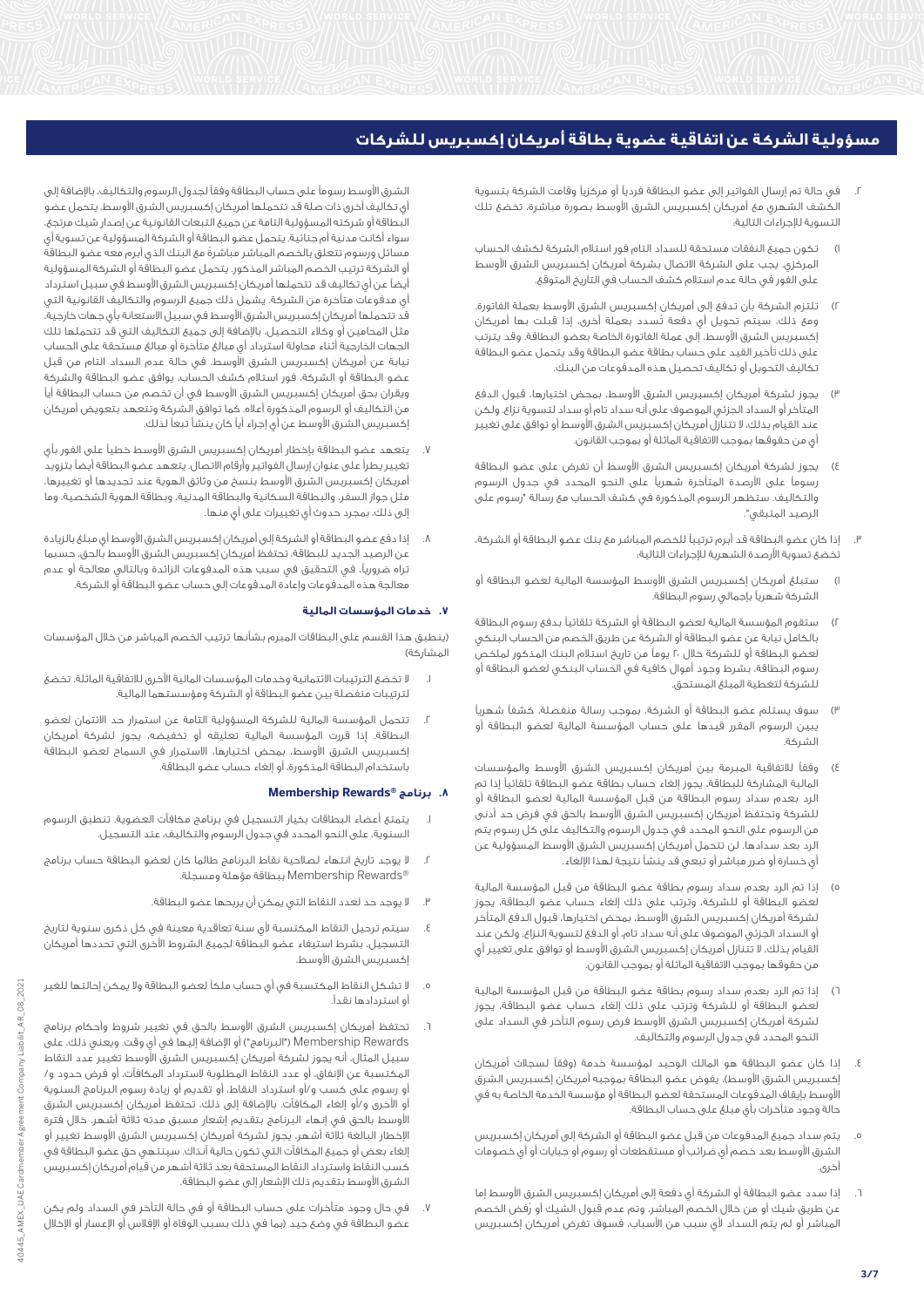أو الإلغاء أو غير ذلك)، سيتم إلغاء تسجيل عضو البطاقة في البرنامج ومصادرة نقاط برنامج مكافآت العضوية المستحقة على الحساب المذكور.

.8 يجوز تطبيق شروط وأحكام أخرى.

# **.9 االستفسارات أو الشكاوى**

- .1 إذا كان لدى عضو البطاقة أو الشركة أي استفسارات حول أيٍ من النفقات أو المعامالت التي تظهر في أي كشف حساب، يجب على عضو البطاقة أو الشركة االتصال بشركة أمريكان إكسبريس الشرق الأوسط فوراً وفي جميع الأحوال، في موعد أقصاه ٩٠ يوماً من تاريخ إجراء المعاملة أو النفقات والقيد على حساب البطاقة. إذا لم يخطر عضو البطاقة أو الشركة بإشعار أمريكان إكسبريس الشرق األوسط بأي استفسارات أو نزاعات خالل فترة 90 يوما،ً فإن عضو البطاقة والشركة يوافقان ويقران بأن جميع النفقات والمعامالت التي تظهر على كشف الحساب صحيحة ودقيقة ومعتمدة ويتنازالن بموجبه عن أي حق في االعتراض أو الجحد أو الطعن، بأي طريقة كانت، في أي من هذه المعامالت أو النفقات أو المبالغ. سوف تفترض أمريكان إكسبريس الشرق األوسط أن جميع النفقات والمعامالت صحيحة ودقيقة ومعتمدة من قبل عضو البطاقة والشركة عند انقضاء فترة 90 يوماً المذكورة.
- .2 ال تتحمل شركة أمريكان إكسبريس الشرق األوسط المسؤولية عن السلع أو الخدمات التي يتم دفع ثمنها باستخدام البطاقة. بمجرد أن يدفع عضو البطاقة ثمن السلع أو الخدمات باستخدام بطاقته، ال يجوز لعضو البطاقة أو الشركة في أي وقت الحق إلغاء أي رسوم أو معاملة دون موافقة مؤسسة الخدمة التي اشترى منها السلع أو الخدمات. يجب تسوية أي نزاع يتعلق بجودة أو تسليم السلع أو الخدمات أو خالف ذلك بصورة مباشرة مع مؤسسة الخدمة المعنية. لن تشترك شركة أمريكان إكسبريس الشرق األوسط بشكل مباشر أو غير مباشر في أي نزاع من هذا القبيل. حتى في حالة حدوث مثل هذا النزاع، يجب على الشركة في جميع األحوال أن تدفع المبلغ اإلجمالي المستحق على النحو المبين في كشف الحساب الشهري لعضو البطاقة. إذا لم تتم الموافقة على هذا النزاع وتسويته من قبل مؤسسة الخدمة، فستكون الشركة مسؤولة وال يجوز لها رفض دفع قيمة أي رسوم أو معاملة إلى أمريكان إكسبريس الشرق األوسط بسبب هذا النزاع أو عدم الرضا عن البضائع أو الخدمات المدفوع ثمنها باستخدام البطاقة أو أي أمر آخر متصل بها.
- .3 يجوز لشركة أمريكان إكسبريس الشرق األوسط، بمحض اختيارها، تقديم استفسار نيابة عن عضو البطاقة إلى مؤسسة الخدمة والحصول على الوثائق الداعمة ذات الصلة بأي معاملة (معاملات) متنازع عليها. تحتفظ أمريكان إكسبريس الشرق الأوسط بالحق .<br>في أن تقيد على حساب عضو البطاقة رسوم التحقيق على النحو المحدد في جدول الرسوم والتكاليف، والتي تغطي التكلفة التي تتحملها أمريكان إكسبريس الشرق األوسط أثناء إجراء تحقيقها بشأن أي معاملة متنازع عليها. ومع ذلك، إذا كشف التحقيق أن المعاملة المتنازع عليها ال تتعلق بعضو البطاقة بأي شكل من األشكال، فسوف تقوم أمريكان إكسبريس الشرق األوسط باعتماد حساب البطاقة للمعاملة المتنازع عليها ولن تفرض رسوم التحقيق. تبذل أمريكان إكسبريس الشرق األوسط جهوداً حسنة النية ومعقولة لتسوية النزاعات التي يرفعها عضو البطاقة. سيكون عضو البطاقة مسؤوالً عن جميع التكاليف المرتبطة بتحصيل المستحقات بما في ذلك نفقات الوكاالت القانونية والخارجية.
- .4 بناء على طلب عضو البطاقة أو الشركة ستزود أمريكان إكسبريس الشرق األوسط عضو البطاقة أو الشركة، بنسخة ثانية من كشف حسابه أو حسابها الشهري، إن كان متاحاً في سجالت أمريكان إكسبريس الشرق األوسط وقت الطلب. لن تفرض رسوم على إعادة طبع األشهر الثالثة األولى التي تسبق الطلب. ومع ذلك، سيتم فرض رسوم على النحو المحدد في جدول الرسوم والتكاليف، لكل شهر منفصل يطلبه عضو البطاقة، مقابل إعادة طبع كشوف الحساب التي تغطي فترة تتجاوز ثالثة أشهر قبل الطلب.

# **.10 إنهاء االتفاقية الماثلة**

- .1 يجوز لعضو البطاقة أو الشركة في أي وقت أن يقرر إنهاء االتفاقية الماثلة عن طريق تسليم جميع البطاقات الصادرة باسم عضو البطاقة إلى أمريكان إكسبريس الشرق األوسط، مصحوبة بطلب إلنهاء االتفاقية الماثلة، وإغالق الحساب، وإلغاء جميع البطاقات والخدمات المقدمة تبعاً لذلك. ومع ذلك، لن تنتهي االتفاقية ولن توافق أمريكان إكسبريس الشرق األوسط على اإلنهاء ما لم تتسلم أمريكان إكسبريس الشرق األوسط جميع البطاقات وأن يتم السداد التام لمجموع المبالغ المستحقة على الحساب والتي تستحق على الفور ويجب دفعها عند اإلنهاء. بمجرد دفع رسوم العضوية السنوية، لن تكون مستردة إلى عضو البطاقة أو إلى الشركة، كلياً أو جزئيا،ً تحت أي ظرف من الظروف.
- .2 يحق لشركة أمريكان إكسبريس الشرق األوسط، في جميع األوقات، إنهاء االتفاقية الماثلة للضرورة فوراً دون إبداء أية أسباب لهذا اإلنهاء. تحتفظ أمريكان إكسبريس الشرق األوسط بالحق في إلغاء البطاقة وإغالق الحساب في حالة إساءة استعمالها أو مخالفة االتفاقية الماثلة من قبل عضو البطاقة أو الشركة. في جميع هذه الحاالت، لن تتحمل أمريكان إكسبريس الشرق األوسط المسؤولية عن أي أضرار تنشأ عن ذلك اإللغاء ولن يحق لعضو البطاقة أو الشركة استرداد رسوم العضوية السنوية أو أي جزء منها.

عند إنهاء االتفاقية الماثلة أو إلغاء البطاقة ألي سبب من األسباب، تصبح جميع المبالغ المرصودة على حساب البطاقة مستحقة ومتوجبة الدفع على الفور. تلتزم الشركة بأن تدفع بالكامل المبلغ اإلجمالي المستحق على حساب البطاقة والمعامالت التي تم قيدها بالفعل على حساب البطاقة أو التي تظهر على كشف الحساب وتكون مسؤولة عن جميع المبالغ األخرى بما في ذلك المعامالت والسحوبات النقدية والفوائد والنفقات والتكاليف األخرى التي لم تُقيد بعد على حساب البطاقة أو التي لم تظهر بعد على كشف الحساب.

- .3 ال يجوز لعضو البطاقة استخدام البطاقة بعد إلغاء أو انتهاء صالحية البطاقة أو بعد إنهاء االتفاقية الماثلة. باستثناء ما هو منصوص عليه في البند 14 من االتفاقية الماثلة، سيتم فرض جميع النفقات المترتبة على استخدام البطاقة من قبل عضو البطاقة أو بسبب أي استعمال غير مفوض على حساب البطاقة وتتحمل الشركة المسؤولية التامة عن جميع هذه النفقات.
- يجوز لشركة أمريكان إكسبريس الشرق الأوسط أن تدرج أي بطاقة ملغاة في نشرة البطاقات الملغاة الخاصة بها أو إبالغ مؤسسات الخدمة بأي طريقة أخرى بذلك اإللغاء. إذا طلبت مؤسسة الخدمة من عضو البطاقة إعادة أو التخلي عن بطاقة ملغاة أو منتهية الصالحية بناءً على تعليمات من أمريكان إكسبريس الشرق األوسط، يجب على عضو البطاقة االلتزام واالستجابة لذلك الطلب على الفور.

## **.11 تجديد البطاقة**

- يفوض عضو البطاقة والشركة أمريكان إكسبريس الشرق الأوسط لتجديد البطاقة بصورة دورية قبل انتهاء صالحيتها.
- ما لم يتم إنهاء الاتفاقية الماثلة، يجوز لشركة أمريكان إكسبريس الشرق الأوسط إصدار بطاقات بديلة للبطاقات المفقودة أو المسروقة. وتسري على البطاقات البديلة .<br>المذكورة أحكام اتفاقية عضوية البطاقة الماثلة وتعديالتها من وقت لآخر.
- .3 يترك تجديد البطاقة أو عدم تجديدها إلى تقدير أمريكان إكسبريس الشرق األوسط المحض.

## **.12 الوفاة أو اإلفالس**

في حالة وفاة عضو البطاقة، ستقوم أمريكان إكسبريس الشرق األوسط بإلغاء البطاقة وطلب سداد إجمالي المبالغ المستحقة على الفور عبر جميع الوسائل المتاحة. إذا ما حُكم على الشركة بإشهار إفالسها أو اإلعسار، يجوز لشركة أمريكان إكسبريس الشرق األوسط بمحض اختيارها المطلق إلغاء البطاقة وسحبها أو تقييد وقصر استعمال تلك البطاقات باإلضافة إلى أي حقوق .<br>أخرى قد تكون متاحة قانوناً لشركة أمريكان إكسبريس الشرق الأوسط حينئذٍ. يجوز لشركة أمريكان إكسبريس الشرق األوسط إلغاء وإنهاء جميع التسهيالت االئتمانية ومطالبة الشركة بدفع المبلغ اإلجمالي المستحق على حساب البطاقة على الفور حتى وإن كانت تلك المبالغ قد سبق تأجيل دفعها.

# **.13 حماية البطاقة ورقم التعريف الشخصي**

يجب على عضو البطاقة في جميع الأوقات حماية البطاقة ورقم (أرقام) التعريف الشخصي واتخاذ التدابير المناسبة لضمان أمن البطاقة ومنع الغير من استعمال البطاقة أو معرفتهم لرقم التعريف الشخصي. يجب المحافظة على السرية التامة لرقم التعريف الشخصي. يجب عدم تدوين رقم التعريف الشخصي على البطاقة نفسها أو على أي شيء يُحفظ عادةً مع البطاقة. لضمان توفير الحماية المناسبة، يجب عدم كتابة رقم التعريف الشخصي بأي طريقة غير مشفرة.

# **.14 البطاقات المفقودة أو المسروقة أو التالفة**

إذا فقد عضو البطاقة البطاقة أو في حالة تلفها أو سرقتها أو إذا أصبح رقم التعريف الشخصي معروفاً ألي شخص آخر، يجب على عضو البطاقة أو الشركة إبالغ أمريكان إكسبريس الشرق األوسط على الفور بذلك هاتفيا،ً وعليهما أن يعقبا ذلك بتقديم إخطار خطي إلى أمريكان إكسبريس الشرق الأوسط خلال ٣ أيام من تاريخ حدوث أي من الحالات المذكورة أعلاه، وفقاً للقوانين النافذة. يجب إرسال جميع اإلشعارات بموجب هذه المادة إلى العنوان التالي: أميكس (الشرق الأوسط) ش.م.ب (مقفلة) – الإمارات، ص.ب. ،4٣٩، دبي، الإمارات العربية المتحدة أو رقم الفاكس: ٤٥،٣٧١٥ ٤. (٩٧١+). لإبلاغ أمريكان إكسبريس الشرق الأوسط هاتفياً، يُرجى الاتصال بالرقم المبين في الموقع اإللكتروني. إذا تم إبالغ أمريكان إكسبريس الشرق األوسط حسب األصول بالطريقة المبينة أعاله، فلن تتحمل الشركة المسؤولية عن أي نفقات تتم على البطاقة من قبل أي طرف ثالث بعد اإلبالغ عن فقدان البطاقة أو سرقتها. سيترتب على عدم امتثال عضو البطاقة ألحكام هذه المادة تحمل الشركة للمسؤولية عن جميع المعامالت التي تجرى على البطاقة المفقودة أو المسروقة حتى تبليغ أمريكان إكسبريس الشرق األوسط بفقدان البطاقة أو سرقتها. ومع ذلك، تتحمل الشركة في جميع األوقات المسؤولية التامة عن جميع النفقات بما في ذلك عمليات السحب النقدي حتى وإن كانت قد تمت بمعرفة طرف ثالث إذا كان ذلك الطرف الثالث قد حاز البطاقة أو رقم التعريف الشخصي بعلم أو إذن أو موافقة أو أي فعل آخر من جانب عضو البطاقة أو بسبب إهماله. إذا تم العثور على البطاقة بعد اإلبالغ عن فقدانها أو سرقتها، ال يجوز لعضو البطاقة استعمال أو الشروع في استعمال البطاقة ذات الصلة ويجب على الفور إبالغ أمريكان إكسبريس الشرق الأوسط التى ستتخذ الإجراء المناسب.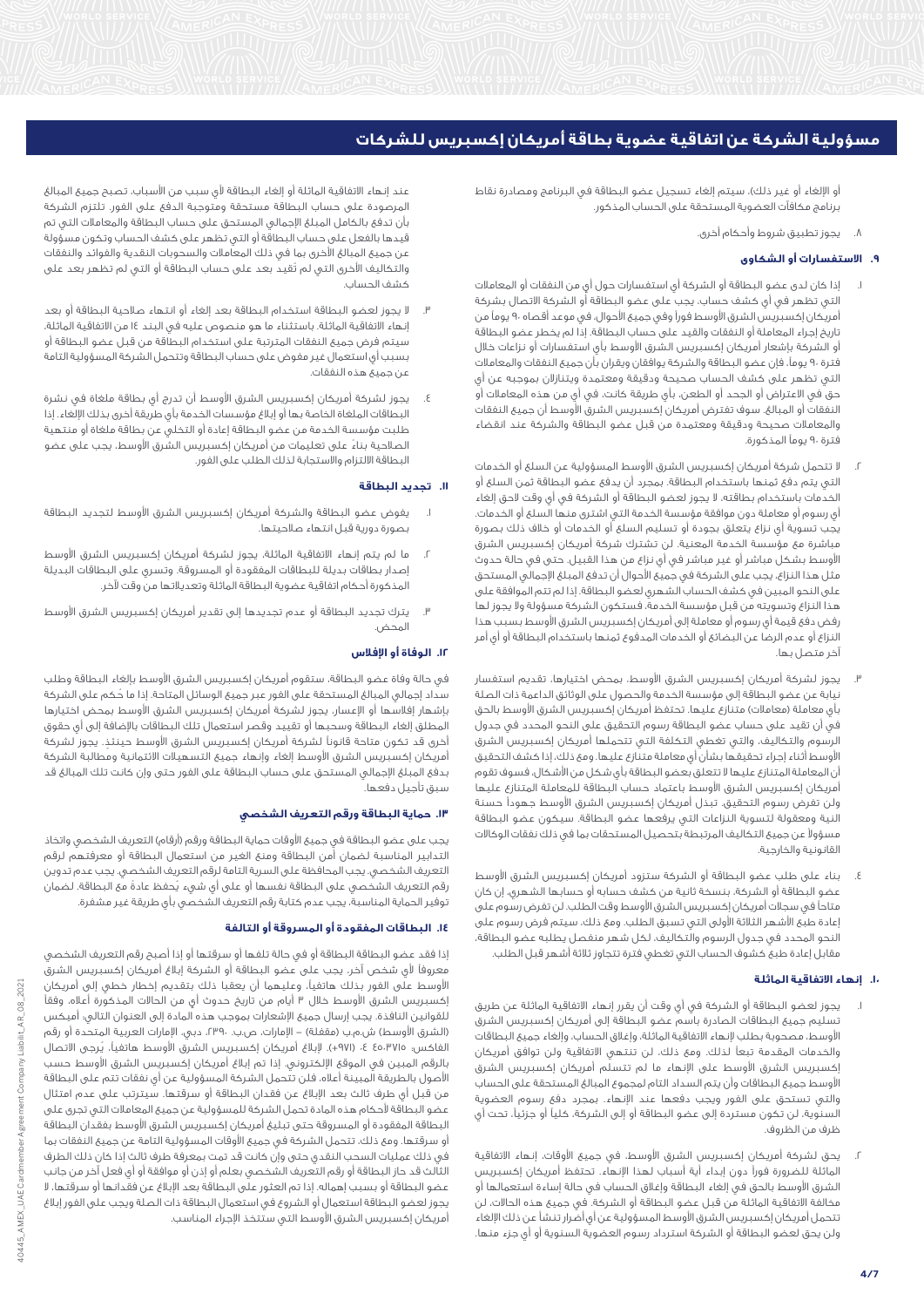## **.15 المعامالت االحتيالية**

- .1 إذا أجرى عضو البطاقة أو شرع في إجراء أي معاملة تنطوي على غش واحتيال أياً كان نوعها حسبما تقرره أمريكان إكسبريس الشرق األوسط أو القوانين النافذة، يكون لشركة أمريكان إكسبريس الشرق الأوسط الحق فى إلغاء البطاقة فوراً بالإضافة إلى اتخاذ أي إجراء قانوني آخر يكفله القانون. تتحمل الشركة المسؤولية التامة عن جميع المبالغ واألضرار أياً كان نوعها والتي قد تلحق بشركة أمريكان إكسبريس الشرق األوسط أو مؤسسات الخدمة أو الغير بسبب تصرفاته أو تصرفاتها االحتيالية. يكون لشركة أمريكان إكسبريس الشرق الأوسط الحق وتكون مفوضة بموجبه برفع الشكاوى والبالغات نيابة عن عضو البطاقة وتقديم معلومات عن البطاقة أو الحساب أو المعامالت إلى أي محكمة مختصة أو جهة تنظيمية أو حكومية والمشاركة في أي تحقيق يتعلق بالغش واالحتيال.
- .2 إذا استخدم عضو البطاقة بطاقته طبقاً ألحكام االتفاقية الماثلة في سبيل دفع ثمن السلع أو الخدمات المعروضة عبر اإلنترنت على المواقع اإللكترونية التي تعرض شعار "ضمان الحماية من االحتيال على شبكة اإلنترنت"، فلن يكون عضو البطاقة مسؤوالً عن أي معاملة احتيالية غير مرخصة تتم على بطاقته إال إذا أخفق عضو البطاقة في إبالغ أمريكان إكسبريس الشرق األوسط بتلك المعاملة االحتيالية خالل 30 يوماً من تاريخ استالم كشف الحساب الذي تظهر عليه هذه المعاملة االحتيالية.

# **.16 المسؤولية والتعويض**

- لن تتحمل أمريكان إكسبريس الشرق الأوسط مسؤولية رفض مؤسسة الخدمة البطاقة لديها أو عدم قبول البطاقة في جهاز الصراف اآللي ألي سبب من األسباب. إذا وافقت مؤسسة الخدمة على تعويض عضو البطاقة عن قيمة أي نفقات، فلن تقوم أمريكان إكسبريس الشرق األوسط بإدخال قيد دائن على حساب البطاقة إذا استلمت أمريكان إكسبريس الشرق األوسط تأكيداً مناسباً بالتعويض من مؤسسة الخدمة. ال تتحمل أمريكان إكسبريس الشرق األوسط المسؤولية بأي شكل من األشكال عن السلع أو الخدمات المقدمة إلى عضو البطاقة.
- .2 ما لم يرد نص صريح بخالف ذلك، لن تكون أمريكان إكسبريس الشرق األوسط مسؤولة عن المعامالت على حساب عضو البطاقة إال في حالة إساءة استعمال البطاقة قبل استالمها من قبل عضو البطاقة.
- .3 سترد أمريكان إكسبريس الشرق األوسط المبالغ المقيدة بالخطأ على حساب البطاقة وأي فائدة ترتبت على تلك المبالغ. وفي جميع األحوال، تكون الشركة مسؤولة عن جميع المبالغ أو األضرار الناتجة عن ارتكاب عضو البطاقة أو شروعه في ارتكاب غش واحتيال.
- .4 حيثما يقتضي األمر وخصوصاً في أيٍ من األحوال المنصوص عليها في البنود 14 و15 و16 من االتفاقية الماثلة، يوافق عضو البطاقة والشركة على التعاون وبذل قصارى جهدهما في المساعدة في أي تحقيق قد ترغب أمريكان إكسبريس الشرق األوسط بإجرائه.
- ه. لن تتحمل أمريكان إكسبريس الشرق الأوسط المسؤولية بأي حال من الأحوال عن أي مبالغ أو مطالبات أو أضرار أياً كان نوعها والتي تنتج عن أيٍ من الحاالت التالية: )1( عدم قبول البطاقة أو الطريقة التي يجرى بها قبول البطاقة أو رفضها، )2( عجز أمريكان إكسبريس الشرق الأوسط عن أداء التزاماتها بموجب الاتفاقية الماثلة بسبب خلل فني أياً كان نوعه بما في ذلك أي عطل في األنظمة اآللية والمعلومات ومعالجة التواريخ أو البيانات األخرى والمنازعات المالية أو أي حدث آخر يخرج عن السيطرة المعقولة لشركة أمريكان إكسبريس الشرق الأوسط، (٣) الأضرار غير المباشرة أو الخاصة أو التبعية الناشئة عن أي سبب بموجب االتفاقية الماثلة.
- .6 تتحمل الشركة المسؤولية المنفردة عن جميع المبالغ المستحقة على حساب البطاقة بما في ذلك النفقات المترتبة على البطاقة.

#### **.17 تغيير االتفاقية**

يكون لشركة أمريكان إكسبريس الشرق الأوسط، في جميع الأوقات، ما لم تحظر القوانين النافذة ذلك، الحق في تغيير جميع أو بعض أحكام االتفاقية الماثلة من طرف واحد، بما في ذلك الرسوم والتكاليف وأسعار الفائدة المطبقة في جدول الرسوم والتكاليف، أو األحكام األخرى المنطبقة على حساب البطاقة أو البطاقة. ستقوم أمريكان إكسبريس الشرق الأوسط بإخطار عضو البطاقة والشركة بأى تغييرات إما عن طريق االتصاالت الخطية أو اإللكترونية أو عن طريق نشر التغييرات بأي طريقة أو بأي وسيلة أخرى مالئمة. ما لم تقرر أمريكان إكسبريس الشرق األوسط سريان التغييرات بأثر فوري أو غير ذلك، تسري جميع التغييرات وتكون ملزمة بعد مرور 7 أيام من تاريخ النشر أو اإلخطار بالتغييرات. سيعتبر عضو البطاقة والشركة قد قدما موافقة نهائية وتامة على أي تغييرات بعد انقضاء فترة السبعة أيام المذكورة أعاله أو أي فترة أخرى تحددها أمريكان إكسبريس الشرق األوسط. بغض النظر عن األحكام المذكورة أعاله، يعد استعمال البطاقة بعد نشر أي تغييرات أو اإلخطار بها تأكيداً على موافقة عضو البطاقة التامة والنهائية على هذه التغييرات. إذا لم يوافق عضو البطاقة على أي تغييرات، يجب على عضو البطاقة أن يسلم فوراً البطاقة مقطوعة إلى نصفين إلى أمريكان إكسبريس الشرق األوسط مرفقة بطلب خطي إلنهاء االتفاقية الماثلة.

.2 يكون لشركة أمريكان إكسبريس الشرق األوسط، بمحض اختيارها، الحق في أن تقرر عدم ممارسة أي حق بموجب االتفاقية الماثلة، بما في ذلك الحق في فرض المبلغ الكامل ألي رسوم، دون تنازل عن ذلك الحق. يشترط في أي تنازل عن حق من قبل أمريكان إكسبريس الشرق األوسط أن يكون خطياً وموقعاً منها. وباستثناء ما قد توافق عليه أمريكان إكسبريس الشرق الأوسط خطياً، فإنها لن تعتبر متنازلة عن أي حقوق عندما تكون (أ) قد قبلت بالسداد المتأخر أو السداد الجزئي، (ب) قد قبلت بشيكَ أو دفعة أخرى تحمل علامة "مدفوع بكامل" أو مشفوعة بشروط ًأو قيود أخرى، (ج) قد مددت تاريخ استحقاق أي دفعة مستحقة بموجب الاتفاقية الماثلة، و (د) قد قامت بالإفراج عن أي ضمان أو إبراء أي شخص مسؤول من التزامات عضو البطاقة أو الشركة بموجب االتفاقية الماثلة.

#### **.18 الحوالة**

يكون لشركة أمريكان إكسبريس الشرق األوسط في جميع األوقات الحق في إحالة أو تحويل بعض .<br>أو جميع حقوقها أو مصالحها أو التزاماتها بموجب الاتفاقية الماثلة إلى أيٍّ من شركاتها التابعة أو الزميلة أو الشقيقة أو القابضة أو فروعها أو شركائها التجاريين أو الغير. كما يكون لشركة أمريكان إكسبريس الشرق األوسط الحق في تحويل أو تأمين أو بيع أو رهن أو التصرف في جميع أو بعض المستحقات على حساب البطاقة. يصادق عضو البطاقة والشركة ويوافقان على جميع هذه التصرفات مقدما.ً ويعتبر أي محال إليه من أمريكان إكسبريس الشرق األوسط طرفاً ثالثاً مستفيداً من االتفاقية الماثلة بنفس القدر كما لو كان طرفاً في االتفاقية الماثلة، ويكون له الحق في إنفاذ أحكام االتفاقية الماثلة. يوافق عضو البطاقة ويقر بموجبه بجميع هذه التصرفات اآلن وفي وقت كل إحالة أو حوالة.

# **.19 الخصوصية والقانون النافذ**

- .1 يوافق عضو البطاقة على االمتثال لجميع أنظمة مراقبة الصرف النافذة والتي تصدر من وقت آلخر.
- .2 تخضع االتفاقية الماثلة وأداؤها وتفسير أحكامها وجميع األمور الناشئة عن إصدار أو استعمال البطاقة للقانون اإلنجليزي ويكون لمحاكم مركز دبي المالي العالمي في دبي االختصاص القضائي وتختص بالفصل في جميع المنازعات أو األمور الناشئة فيما يتعلق باالتفاقية الماثلة أو البطاقة أو غيرها من األمور األخرى ذات الصلة. يوافق عضو البطاقة أيضاً على حق شركة أمريكان إكسبريس الشرق األوسط بمباشرة إجراءات التحصيل أو اتخاذ أي إجراء قانوني آخر في أي اختصاص قضائي آخر يقيم فيه عضو البطاقة أو يقطنه من وقت آلخر ويوافق على الخضوع لذلك االختصاص القضائي.
- قد لا يكون ممكناً لشركة أمريكان إكسبريس الشرق الأوسط أن تحتفظ بأصول جميع القسائم واإليصاالت وسجالت المعامالت والمستندات األخرى الموقعة بمعرفة عضو البطاقة لمعالجة أي معاملة أو مستندات أخرى موقعة فيما يتعلق باستعمال البطاقة. إن من سياسة أمريكان إكسبريس الشرق األوسط االحتفاظ بتلك المستندات بالتصوير المصغر بالميكروفيلم أو بوسيلة إلكترونية. وتبعاً لذلك، يوافق عضو البطاقة بموجبه على صحة ودقة واكتمال مثل ذلك الميكروفيلم أو السجالت اإللكترونية أو البيانات التي تحتفظ بها أمريكان إكسبريس الشرق الأوسط بأي شكل من الأشكال أو أي نسخ أو صور منها حتى لو لم تكن موقعة وتكون دليالً قطعياً يتمتع بالحجية في اإلثبات لدى أي محكمة قضائية إلثبات أي وقائع أو مسألة سواء كانت متعلقة بالحساب أو بمعاملة أو رسوم ويتنازل عن أي حق في االعتراض أو الجحد أو الطعن في هذه األدلة بأي شكل من األشكال. يوافق عضو البطاقة أيضاً على أنه يجوز استخدام أي دليل كهذا في أي إجراء للتحقق من صحة توقيعه.
	- .4 سوف تقوم أمريكان إكسبريس الشرق األوسط بما يلي:
- )أ( اإلفصاح عن معلومات حول عضو البطاقة وحساب بطاقته والنفقات على حساب بطاقته (والتي قد تتضمن تفاصيل عن البضائع و/أو الخدمات المشتراة) إلى شركات ضمن مجموعة شركات أمريكان إكسبريس العالمية )بما في ذلك الغير والمؤسسات الأخرى التي تصدر البطاقة أو تقدم الخدمات ذات الصلة)، وإلى أي طرف آخر يظهر اسمه أو شعاره على البطاقة الصادرة إلى عضو البطاقة، وإلى أي طرف مفوض من قبل عضو البطاقة، وإلى من يتولون أعمالنا وممولينا والمؤسسات التي تقبل البطاقة لدفع ثمن السلع أو الخدمات التي يشتريها عضو البطاقة والحصول على هذه المعلومات من تلك األطراف، من أجل إدارة حساب البطاقة وخدمته، ومعالجة وتحصيل النفقات التي تتم بموجبها وإدارة أي ميزات أو برامج تأمينية يكون عضو البطاقة منضماً إليها. عندما يشتري عضو البطاقة سلعاً أو خدمات نيابة عن طرف ثالث، يؤكد عضو البطاقة أنه قد حصل على موافقة الطرف الثالث على اإلفصاح عن معلوماته إلى مجموعة شركات أمريكان إكسبريس العالمية من أجل تلك األغراض.
- )ب( استخدام المعلومات المتعلقة بعضو البطاقة وبكيفية استعماله لحساب بطاقته إلنتاج قوائم بهدف استعمالها ضمن مجموعة شركات أمريكان إكسبريس العالمية (بما في ذلك المؤسسات الأخرى التي تصدر البطاقة) وغيرها من الشركات المنتقاة من أجل قيام أمريكان إكسبريس الشرق األوسط أو هذه الشركات بتطوير أو تقديم عروض إلى عضو البطاقة )بالبريد أو البريد اإللكتروني أو الهاتف أو الرسائل .<br>القصيرة أو أي وسيلة اتصال أخرى) للمنتجات والخدمات التي قد تحظى باهتمام عضو البطاقة. يمكن الحصول على المعلومات المستخدمة إلنتاج هذه القوائم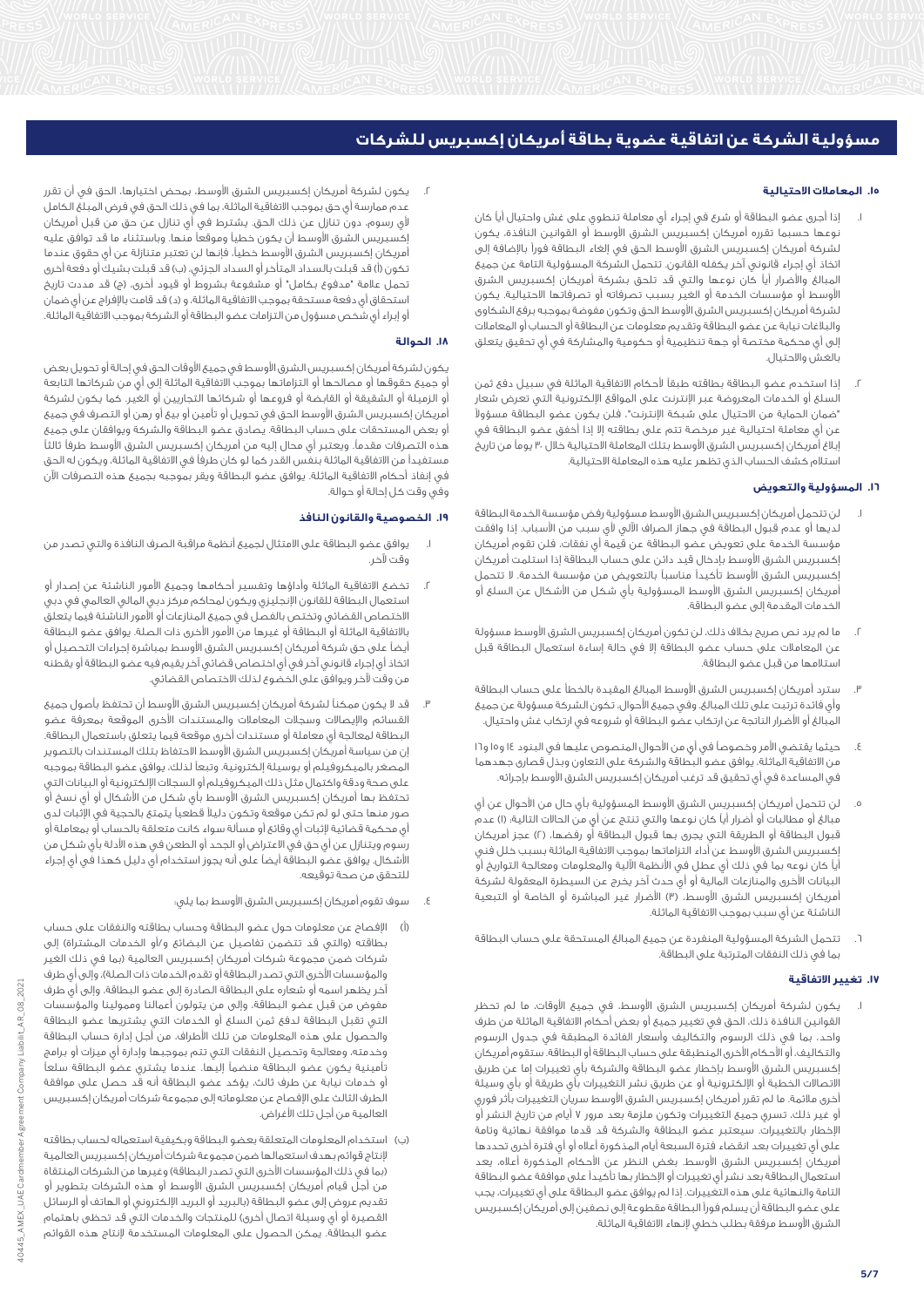من نموذج طلب العضوية، ومن المعلومات المتعلقة بالمكان الذي تستخدم فيه البطاقة وبطبيعة النفقات التي يجريها عضو البطاقة على البطاقة، ومن الاستبيانات والبحوث (التي قد تتضمن الاتصال بعضو البطاقة بالبريد أو هاتفياً) ومن المعلومات التي يتم الحصول عليها من مصادر خارجية أخرى مثل التجار أو المؤسسات التسويقية.

- )ج( تبادل المعلومات حول عضو البطاقة وحساب بطاقته مع وكاالت التصنيف االئتماني أو مكاتب المعلومات االئتمانية أو السلطات التنظيمية، واإلبالغ عن أي معاملة أو واقعة أو مسألة أو حادثة تتعلق بالبطاقة أو عضو البطاقة إلى السلطات التنظيمية. يجوز مشاركة هذه المعلومات مع المؤسسات األخرى في سبيل تقييم الطلبات المستلمة من عضو البطاقة أو من أفراد أسرته من أجل الحصول على االئتمان أو التسهيالت األخرى ومن أجل منع االحتيال والغش واقتفاء أثر المدينين.
- )د( إجراء التحريات عن الوضع االئتماني عندما تكون أي أموال مدينة على حساب بطاقة الشركة أو عضو البطاقة (بما في ذلك الاتصال ببنك عضو البطاقة أو الشركة أو المؤسسة المالية أو مرجع موثق) والإفصاح عن المعلومات الخاصة بعضو البطاقة أو الشركة وحساب البطاقة إلى وكاالت التحصيل والمحامين لغرض تحصيل الديون المرصودة على حساب بطاقة عضو البطاقة.
- )ه( إجراء المزيد من التحريات االئتمانية وتحليل المعلومات المتعلقة بعضو البطاقة أو الشركة والنفقات المقيدة على حساب البطاقة، للمساعدة في إدارة حساب بطاقة عضو البطاقة، وتفويض النفقات فيه ومنع الغش واالحتيال.
- )و( مراقبة وتسجيل أي مكالمات هاتفية بين أمريكان إكسبريس الشرق األوسط وعضو البطاقة أو الشركة، إما بصورة مباشرة من قبل أمريكان إكسبريس الشرق الأوسط أو من قبل مؤسسات تختارها أمريكان إكسبريس الشرق الأوسط، واالحتفاظ بدليل على محتوى هذه المكالمات الهاتفية وضمان إتاحة مستوى ثابت من الخدمات (بما في ذلك تدريب الموظفين) وتفعيل الحساب.
	- )ز( القيام بكل ما ورد أعاله داخل منطقة الشرق األوسط وخارجها.
- إذا كان عضو البطاقة يعتقد أن أي معلومات تحتفظ بها أمريكان إكسبريس الشرق األوسط عنه غير صحيحة أو غير مكتملة، يجب على عضو البطاقة أن يسارع ودون تأخير إلى مخاطبة أميكس (الشرق الأوسط) ش.م.ب (مقفلة) – الإمارات، على العنوان ص.ب. ،2390 دبي، اإلمارات العربية المتحدة.

# **.20 حماية البيانات والسرية**

- .1 يوافق عضو البطاقة صراحةً بموجبه على جمع البيانات الشخصية لعضو البطاقة وتخزينها واستخدامها ونقلها (في صورة إلكترونية أو أي صورة أخرى) من قبل مجموعة شركات أمريكان إكسبريس في جميع أنحاء العالم والشركات التابعة لها )داخل دولة الإمارات العربية المتحدة أو خارجها) لغرض تنفيذ وتسيير وإدارة حساب عضو البطاقة وإتاحة البطاقة. يدرك عضو البطاقة أن أمريكان إكسبريس الشرق األوسط قد تحتفظ ببعض المعلومات الشخصية عن عضو البطاقة، بما في ذلك، على سبيل المثال ال الحصر، االسم وعنوان المنزل ورقم الهاتف وتاريخ الميالد ورقم التعريف والراتب والجنسية والمسمى الوظيفي لغرض تنفيذ وتسيير وإدارة حساب عضو البطاقة. باإلضافة إلى ذلك، يجوز لشركة أمريكان إكسبريس الشرق األوسط إرسال معلومات تسويقية إلى عضو البطاقة (مثل الرسائل الإخبارية أو معلومات المنتجات أو دعوات الفعاليات) فيما يتعلق بالمنتجات والخدمات التي قد تحظى باهتمام عضو البطاقة، ويمكن استخدام البيانات الشخصية لعضو البطاقة من قبل أمريكان إكسبريس الشرق األوسط لتقديم العروض إلى عضو البطاقة وتزويد عضو البطاقة بأفضل خدمة ممكنة.
	- .2 يدرك عضو البطاقة ويوافق على أنه يجوز لشركة أمريكان إكسبريس الشرق األوسط:
- أ. استخدام المعلومات المتعلقة بعضو البطاقة وبكيفية استعماله لحساب بطاقته إلنتاج قوائم بهدف استعمالها ضمن مجموعة شركات أمريكان إكسبريس العالمية (بما في ذلك المؤسسات الأخرى التي تصدر البطاقة) وغيرها من الشركات المنتقاة من أجل قيام أمريكان إكسبريس الشرق األوسط أو هذه الشركات بتطوير أو تقديم عروض إلى عضو البطاقة (بالبريد أو البريد الإلكتروني أو الهاتف أو الرسائل القصيرة أو أي وسيلة اتصال أخرى) للمنتجات والخدمات التي قد تحظى باهتمام عضو البطاقة. يمكن الحصول على المعلومات المستخدمة إلنتاج هذه القوائم من نموذج طلب العضوية، ومن المعلومات المتعلقة بالمكان الذي تستخدم فيه البطاقة وبطبيعة النفقات التي يجريها عضو البطاقة على البطاقة، ومن الاستبيانات والبحوث (التي قد تتضمن الاتصال بعضو البطاقة بالبريد أو هاتفياً) ومن المعلومات التي يتم الحصول عليها من مصادر خارجية أخرى مثل التجار أو المؤسسات التسويقية.
- ب. تبادل المعلومات حول عضو البطاقة وحساب بطاقته مع وكاالت التصنيف االئتماني أو مكاتب المعلومات االئتمانية أو السلطات التنظيمية، واإلبالغ عن أي معاملة أو واقعة أو مسألة أو حادثة تتعلق بالبطاقة أو عضو البطاقة إلى السلطات

التنظيمية. يجوز مشاركة هذه المعلومات مع المؤسسات األخرى في سبيل تقييم الطلبات المستلمة من عضو البطاقة أو من أفراد أسرته من أجل الحصول على االئتمان أو التسهيالت األخرى ومن أجل منع االحتيال والغش واقتفاء أثر المدينين.

- ج. إجراء التحريات عن الوضع االئتماني عندما تكون أي أموال مدينة على عضو البطاقة في حساب بطاقته (بما في ذلك الاتصال ببنك عضو البطاقة أو المؤسسة المالية أو .<br>مرجع موثق) والإفصاح عن المعلومات الخاصة بعضو البطاقة وحساب بطاقته إلى وكاالت التحصيل والمحامين لغرض تحصيل الديون المرصودة على حساب بطاقة عضو البطاقة.
- د. إجراء المزيد من التحريات االئتمانية وتحليل المعلومات المتعلقة بعضو البطاقة والنفقات المقيدة على حساب بطاقته، للمساعدة في إدارة حساب بطاقة عضو البطاقة، وتفويض النفقات فيه ومنع الغش واالحتيال.
- ه. مراقبة وتسجيل أي مكالمات هاتفية بين أمريكان إكسبريس الشرق األوسط وعضو البطاقة، إما بصورة مباشرة من قبل أمريكان إكسبريس الشرق الأوسط أو من قبل مؤسسات تختارها أمريكان إكسبريس الشرق األوسط، واالحتفاظ بدليل على محتوى هذه المكالمات الهاتفية وضمان إتاحة مستوى ثابت من الخدمات )بما في ذلك تدريب الموظفين) وتفعيل الحساب.
	- و. القيام بكل ما ورد أعاله داخل منطقة الشرق األوسط وخارجها.
- ز. مباشرة كل ما سبق فيما يتعلق بأي عضو لبطاقة تكميلية في حساب البطاقة. عندما يوافق عضو البطاقة على إصدار البطاقة التكميلية، يؤكد عضو البطاقة أنه قد حصل على موافقة عضو البطاقة التكميلية لإلفصاح عن معلوماته إلى مجموعة شركات أمريكان إكسبريس العالمية ومعالجتها لألغراض المذكورة أعاله.
- .3 يدرك عضو البطاقة أنه سيتم االحتفاظ بالبيانات فقط بالقدر الضروري لتنفيذ وتسيير وإدارة الحساب وإتاحة البطاقة. يدرك عضو البطاقة أنه يجوز له، في أي وقت، مراجعة البيانات، وطلب أي معلومات إضافية حول تخزين البيانات ومعالجتها، وطلب إجراء أي تعديالت ضرورية على البيانات أو رفض أو سحب الموافقات المقدمة بموجبه، في أي حال من األحوال دون تكلفة، عن طريق االتصال بشركة أمريكان إكسبريس الشرق األوسط خطيا.ً
- .4 تتوفر المزيد من التفاصيل المتعلقة بجمع البيانات الشخصية ومعالجتها ونقلها والكشف عنها عبر اإلنترنت على الموقع اإللكتروني: ae.americanexpress.www.
- .5 يفوض عضو البطاقة أمريكان إكسبريس الشرق األوسط للحصول على معلومات، على أساس مستمر، من مؤسسة االتحاد للمعلومات االئتمانية والمصارف والبنوك والمؤسسات المالية األخرى أو صاحب عمل عضو البطاقة أو أي هيئة أخرى تراها أمريكان إكسبريس الشرق األوسط مناسبة، حول الشؤون المالية وغير المالية لعضو البطاقة والتي تشمل على سبيل المثال ال الحصر، تفاصيل التسهيالت البنكية لعضو البطاقة والمركز المالي والدخل وأي معلومات أخرى تتعلق بعضو البطاقة والتي تراها أمريكان إكسبريس الشرق األوسط مناسبة دون الرجوع إلى عضو البطاقة.
- .6 يدرك عضو البطاقة ويوافق على أنه يجوز لشركة أمريكان إكسبريس الشرق األوسط اإلفصاح عن المعلومات السرية:
- أ. المتعلقة بعضو البطاقة وحساب بطاقته والنفقات التي تجرى على حساب بطاقته (والتي قد تتضمن تفاصيل عن البضائع و/أو الخدمات المشتراة) إلى شركات ضمن مجموعة شركات أمريكان إكسبريس العالمية (بما في ذلك الغير والمؤسسات الأخرى التي تصدر البطاقة أو تقدم الخدمات ذات الصلة)، وإلى أي طرف آخر يظهر اسمه أو شعاره على البطاقة الصادرة إلى عضو البطاقة، وإلى أي طرف مفوض من قبل عضو البطاقة، وإلى من يتولون أعمالنا وممولينا والمؤسسات التي تقبل البطاقة لدفع ثمن السلع أو الخدمات التي يشتريها عضو البطاقة والحصول على هذه المعلومات من تلك األطراف، من أجل إدارة حساب البطاقة وخدمته، ومعالجة وتحصيل النفقات التي تتم بموجبها وإدارة أي ميزات أو برامج تأمينية يكون عضو البطاقة منضماً إليها. عندما يشتري عضو البطاقة سلعاً أو خدمات نيابة عن طرف ثالث، يؤكد عضو البطاقة أنه قد حصل على موافقة الطرف الثالث على اإلفصاح عن معلوماته إلى مجموعة شركات أمريكان إكسبريس العالمية من أجل تلك األغراض.
- ب. إلى مستشاريها المهنيين الذين يتحملون واجباً بالسرية تجاه أمريكان إكسبريس الشرق األوسط.
- ج. إلى أي محال أو منقول إليه فعلي أو محتمل (أو أي وكيل أو مستشار لأي مما سبق) من أمريكان إكسبريس الشرق األوسط.
- د. إلى مصرف دولة اإلمارات العربية المتحدة المركزي أو أي محكمة أو هيئة أو سلطة تنظيمية أو إشرافية أو ضريبية أو أي سلطة حكومية أو شبه حكومية أخرى يكون لها اختصاص على أمريكان إكسبريس الشرق الأوسط أو أي عضو آخر في مجموعة شركات أمريكان إكسبريس في جميع أنحاء العالم، أو أي محكمة أو هيئة أو سلطة أخرى.